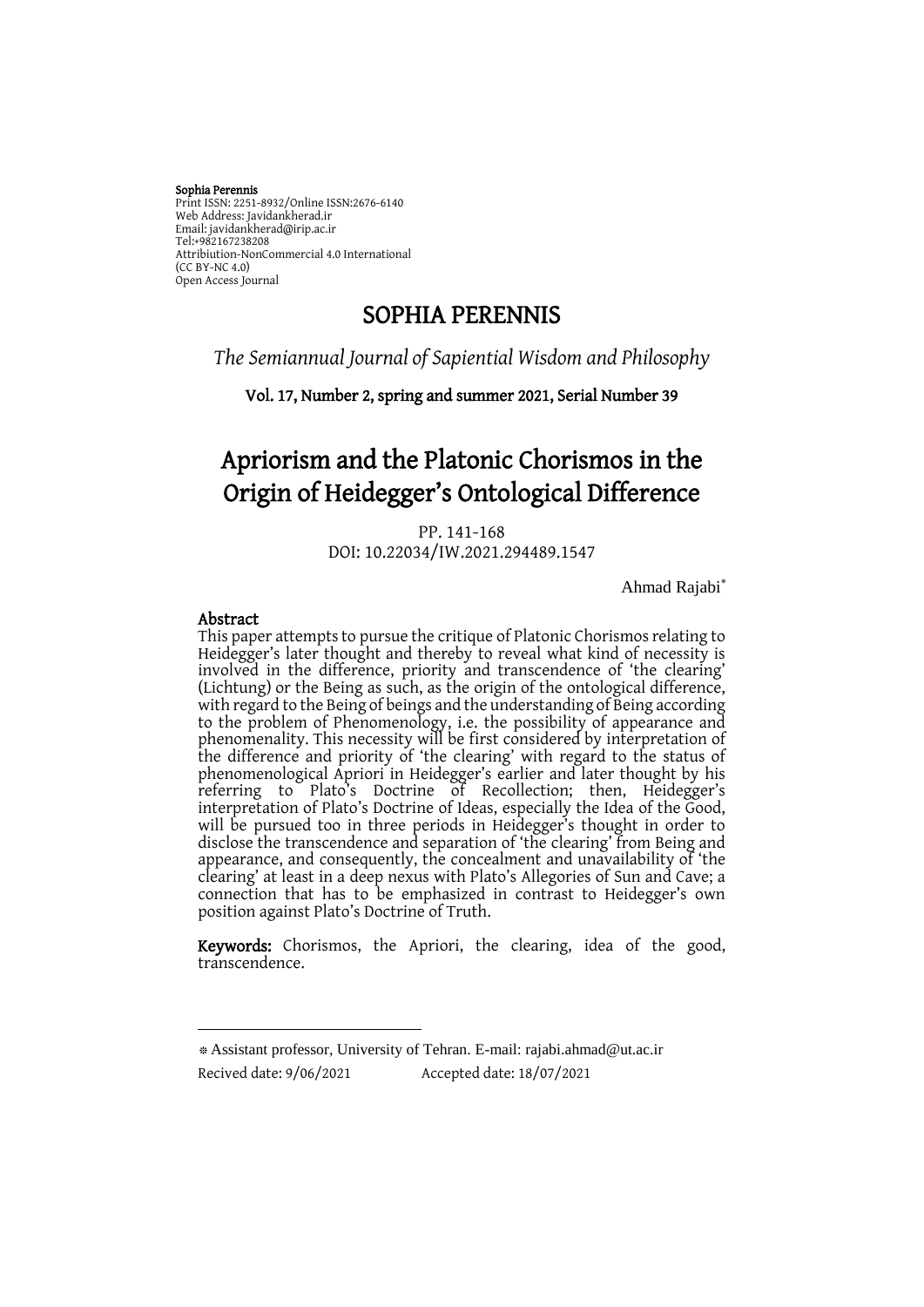This paper attempts to pursue the critique of the Platonic Chorismos pertaining to Heidegger's later thought and thereby to reveal what kind of necessity is involved in the specific 'separation', i.e., in the difference, priority and transcendence of 'the clearing' (Lichtung) or the Being as such, as the origin of the ontological difference, with regard to Being of beings and understanding of Being according to the problem of Phenomenology, i.e. the possibility of appearance and phenomenality.

The critique of the Platonic Chorismos to Heidegger's later thought refers to a skeptical and critical questioning which Gadamer aims at the problem of possibility of speaking and thinking about Being as such 'without beings' as the event of the difference in itself which makes the differentiated Being from beings first and foremost possible. Heidegger makes against the metaphysical tradition – as is well known – an accusation that the Being as such as the origin of the ontological difference can metaphysically never be thought. This origin must transcend the understanding of Being and the beings in order to found their 'constellation', i.e., their phenomenological correlation. Such a prior origin seems to be in Gadamer's critique a 'separation' of Being from beings, i.e., appearance from phenomena. Because it requires in turn an objectifying manner of thinking in which Being could be thought again as a separate (χωριστός) being in itself. This would contradict obviously the ontological difference. Gadamer criticizes implicitly Heidegger's claim in his famous lecture "Time and Being" that Being 'is' or manifests itself (west) 'without beings'. At the beginning of this lecture Heidegger speaks about "the attempt to think Being without regard to its being grounded in terms of beings" in such a way that "the attempt to think Being without beings becomes necessary". In Gadamer's view, Heidegger lets himself "entangled" in "the old seduction of Chorismos" by separating of Being as such from Being of beings.

The questions which will be pursued in this paper are: why and how Heidegger makes this separation in spite of his own precise critique of Plato's ontological Chorismos on the basis of the ontological difference. In other words, we ask what kind of necessity leads Heidegger's thought to the point that he has to locate 'the clearing' or the Being as such beyond Dasein's understanding of Being of beings and prior to it, and in connection with this question, we attempt to disclose how Heidegger turns necessarily back to Plato's 'Idea of Ideas' (ἀγαθὸν) in order to found the ontological truth as phenomenality despite his own critical position against Plato's Doctrine of Ideas and the onto-theological consequences of Plato's Idea of the Good, i.e. the theological interpretation of *agathon* as the first cause (*causa sui*).

This necessity will be first considered by interpretation of the difference and priority of 'the clearing' with regard to the status of phenomenological Apriori in Heidegger's earlier and later thought by his referring to Plato's Doctrine of Recollection. In Marburg lectures of 1927, *The basic Problems of Phenomenolgy,* Heidegger declares that Plato is "the discoverer of the Apriori" and leads it back to the temporality of understanding of Being which is, according to Heidegger's interpretation, allegorically described in Plato's Doctrine of *Anamnesis*. The original and ontological meaning of the Apriori characterizes the priority of the understanding of Being with regard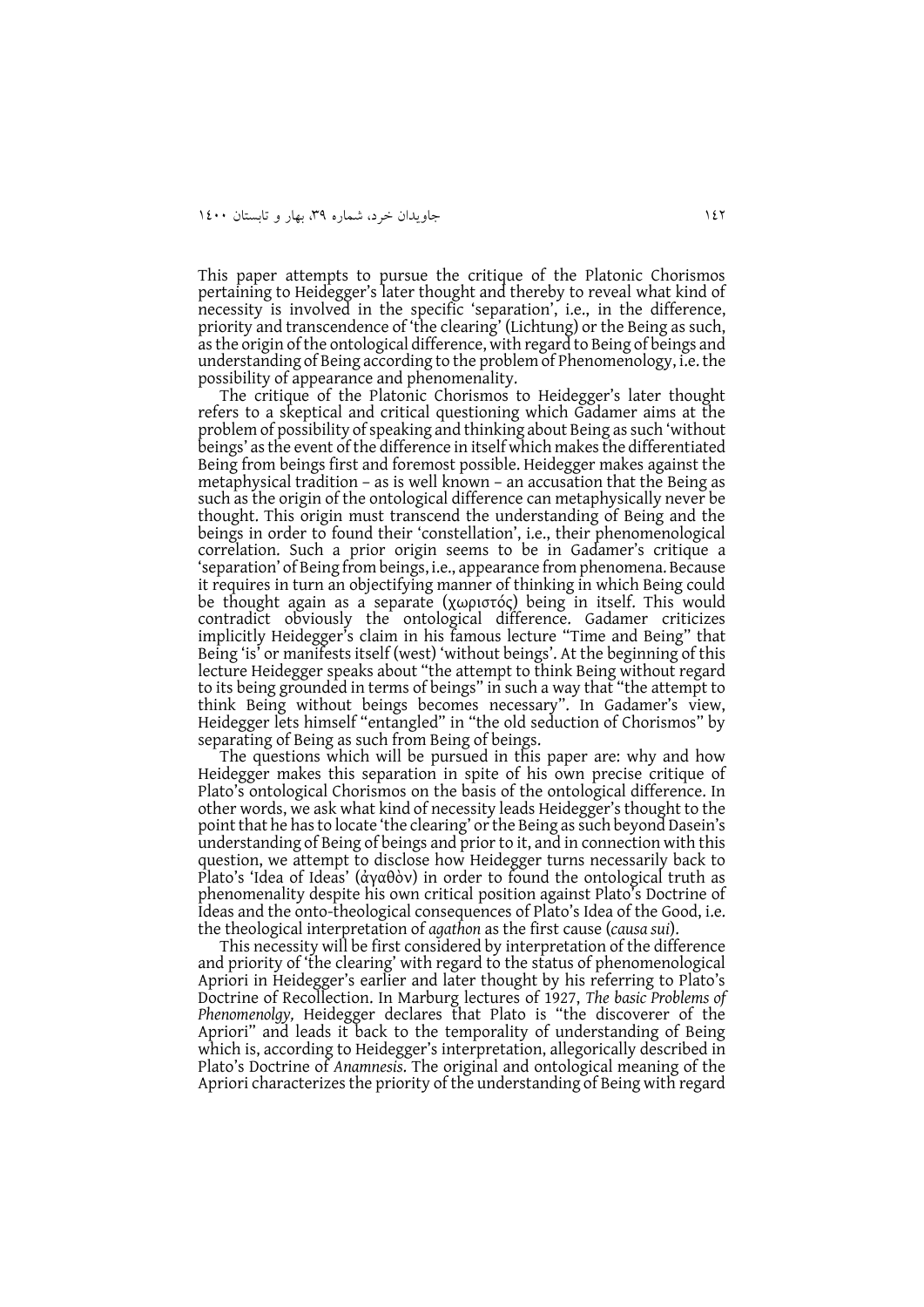to the encountering with beings and is based on the phenomenological initial Apriori as an initial fact: 'That' beings appear. This initial fact or 'thatness' refers to the facticity of 'Da', i.e., the openness in which the appearance or Being of beings occurs. In *Being and Time*, that openness or 'Da' of Dasein is called 'the clearing' and its facticity is identified with the ontological meaning of the Apriori. The facticity of Dasein is nothing but the occurrence of the ontological difference. Although Heidegger refutes in his later thought the usage of the concept of Apriori for the characterization of his own understanding of Being as such, but he describes 'the clearing' as 'the initial matter' (Ur-Sache) or 'initial phenomenon' (Urphänomen) and underlines thereby its priority to Being of beings.

In connection with the priority of the Being as such, its transcendence and at least its concealment will be discussed in this paper with regard to Heidegger's ontological interpretation of Plato's Doctrine of Ideas, especially the Idea of the Good. It will be pursued in three periods in Heidegger's thought in order to disclose the transcendence and separation of 'the clearing' from Being and appearance, and consequently, the concealment and unavailability of 'the clearing' at least in a deep nexus with Plato's Allegories of Sun and Cave; a connection that has to be emphasized in contrast to Heidegger's own position against Plato's Doctrine of Truth in his later thought in one of the most criticized texts of Heidegger, *Plato's Doctrine of Truth* in 1940. Heidegger attempts in three Marburg lectures, *Basic Concepts of the Ancient Philosophy*, *The Basic Problems of Phenomenology* and *The Metaphysical Foundations of Logic* to interpret Plato's Doctrine of Ideas in accordance to his project of Fundamental Ontology. The ideas are neither transcendent-objective in the old sense of an ontical metaphysics nor transcendental-subjective in in the modern epistemological sense, but rather they are the appearance or the presence (παρουσία) of the beings which makes our encountering with the beings possible. The basic condition of this appearance and presence of beings, i.e., the horizon for understanding of Being, is the temporality of Dasein as the initial projecting (Entwurf) of Being which transcends Being and makes it possible. The Idea of the Good which goes 'beyond Being' (ἐπέκεινα τῆς οὐσίας) is here interpreted with regard to the transcendence and temporality of Dasein and its Being-in-the-world. In Freiburg lectures *The Essence of Truth: On Plato's Cave Allegory and Theaetetus* 1931-32 Heidegger changes his position by the interpretation of the transcendence of the Idea of the Good. He emphasizes that the Idea of the Good must transcend Dasein's understanding of Being and has to be prior to Dasein. By discussing the lectures of 1931-32 we can recognize that the Idea of the Good remains for the fundamental-ontological interpretation unavailable and thus, the concept of 'concealment' obtains here implicitly its new meaning which becomes after Heidegger's turn (Kehre) decisive for his later thinking about the event of Being. The Idea of the Good as Being as such discloses itself in relation to Dasein's finite Understanding of Being as concealment which is simultaneously the openness for the appearance of the Being of beings, i.e., as the phenomenological Apriori that shows itself in relation with the ontological finitude of Dasein merely in the initial 'event' (Ereignis): 'That' the beings appear.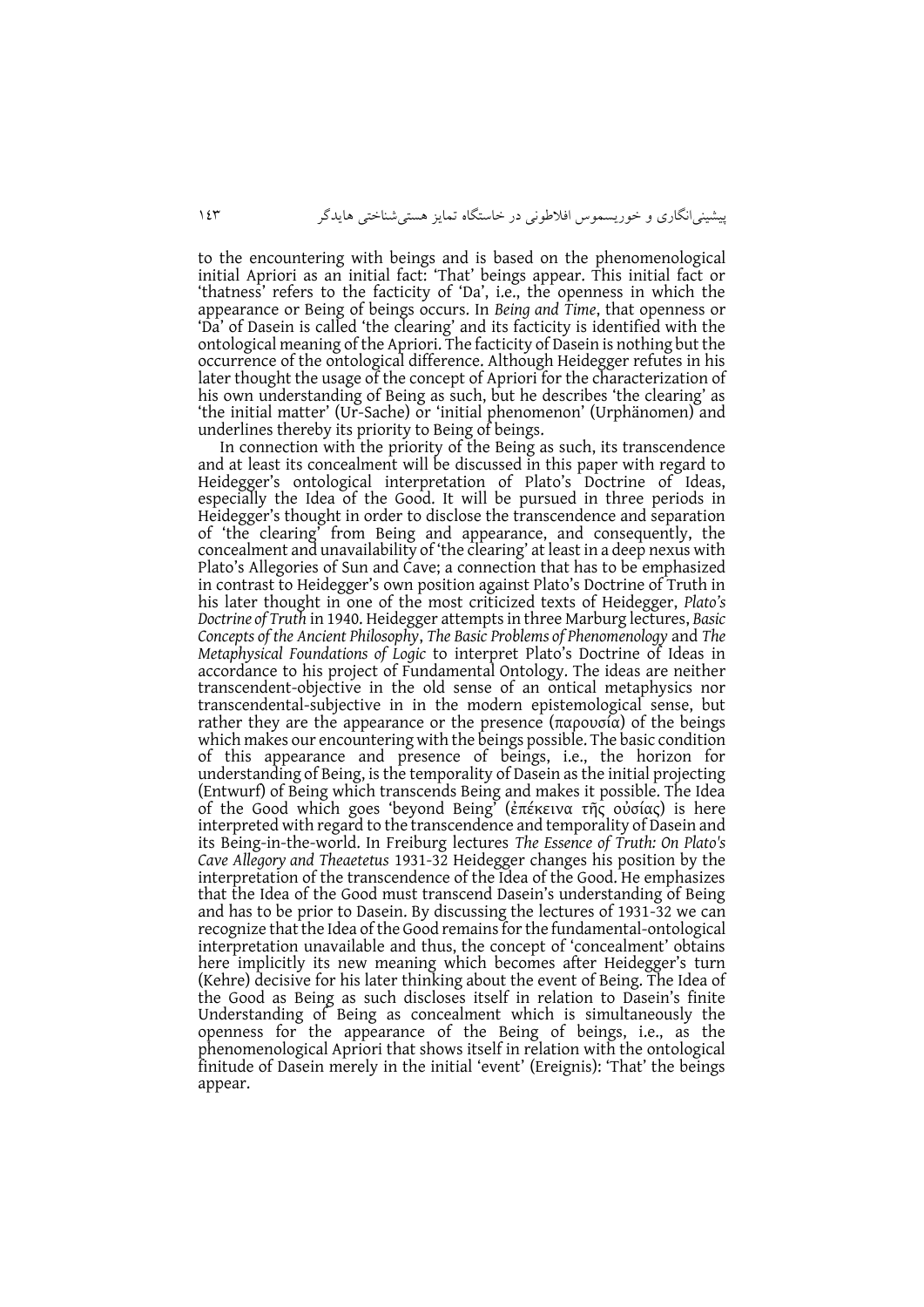Keywords: Chorismos, the Apriori, the clearing, Idea of the Good, transcendence

#### References

- Aristotle (1995), *The complete works of Aristotle*, the revised oxford translation, ed. by Jonathan Barnes, Princeton, New Jersey: Princeton University Press
- Dostal, Robert J. (1985), "Beyond Being: Heidegger's Plato", *Journal of the History of Philosophy*, 23, 1, 71-98
- Figal, Günter (2009), *Verstehensfragen. Studien zur phänomenologischhermeneutischen Philosophie*, Tübingen, Mohr Siebeck.
- Gadamer, Hans Georg (1978), "Was ist Metaphysik?" (1978), in: Neuere Philosophie 1, *Hegel-Husserl-Heidegger*, GW 3, 209-212, Tübingen, Mohr Siebeck.
- Heidegger, Martin (2001), *Sein und Zeit* (1927), 18. Auflage, Tübingen: Max Niemeyer Verlag.
- $\overline{a}$ \_\_\_\_\_\_\_\_\_\_\_\_\_ (2007), "Zeit und Sein", (1962), in: *Zur Sache des Denkens*, GA 14, hrsg. von F.W. von Herrmann, Frankfurt am Main, Vittorio Klostermann.
- $\overline{a}$ \_\_\_\_\_\_\_\_\_\_\_\_\_ (2007), "Das Ende der Philosophie und die Aufgabe des Denkens" (1964), in: *Zur Sache des Denkens*, GA 14, hrsg. von F.W. von Herrmann, Frankfurt am Main: Vittorio Klostermann.
- $\overline{a}$ \_\_\_\_\_\_\_\_\_\_\_\_\_ (2004), "Vom Wesen und Begriff der φύσις. Aristoteles, Physik B, l" (1939), in: *Wegmarken*, GA 9, hrsg. von F.W. von Herrmann, Frankfurt am Main: Vittorio Klostermann.
- $\overline{a}$ \_\_\_\_\_\_\_\_\_\_\_\_\_ (2004), "Platons Lehre von der Wahrheit" (1940), in: *Wegmarken*, GA 9, hrsg. von F.W. von Herrmann, Frankfurt am Main: Vittorio Klostermann.
- $\overline{a}$ \_\_\_\_\_\_\_\_\_\_\_\_\_ (1978), *Metaphysische Anfangsgründe der Logik im Ausgang von Leibnitz* (SS 1928), GA 26, hrsg. von Klaus Held, Frankfurt am Main: Vittorio Klostermann.
- $\overline{a}$ \_\_\_\_\_\_\_\_\_\_\_\_\_ (1983), *Einführung in die Metaphysik* (SS 1935), GA 26, hrsg. von Petra Jaeger, Frankfurt am Main: Vittorio Klostermann.
- $\overline{a}$ \_\_\_\_\_\_\_\_\_\_\_\_\_ (1997), *Nietzsche* (2. Band), GA 6-2, hrsg. von Brigitte Schillbach, Frankfurt: Vittorio Klostermann.
- $\overline{a}$ \_\_\_\_\_\_\_\_\_\_\_\_\_ (1989), *Die Grundprobleme der Phänomenologie* (SS 1927), GA 24, hrsg. von F.W. von Herrmann, Frankfurt am Main: Vittorio Klostermann.
- $\overline{a}$ \_\_\_\_\_\_\_\_\_\_\_\_\_ (2006), "Die onto-theo-logische Verfassung der Metaphysik" (1957), in: *Identität und Differenz*, GA 11, hrsg. von F.W. von Herrmann, Frankfurt am Main: Vittorio Klostermann.
- $\overline{a}$ \_\_\_\_\_\_\_\_\_\_\_\_\_ (1988), *Vom Wesen der Wahrheit. Zu Platons Höhlengleichnis und Theätet* (WS 1931-32), GA 34, hrsg. von Herrmann Mörchen, Frankfurt am Main: Vittorio Klostermann.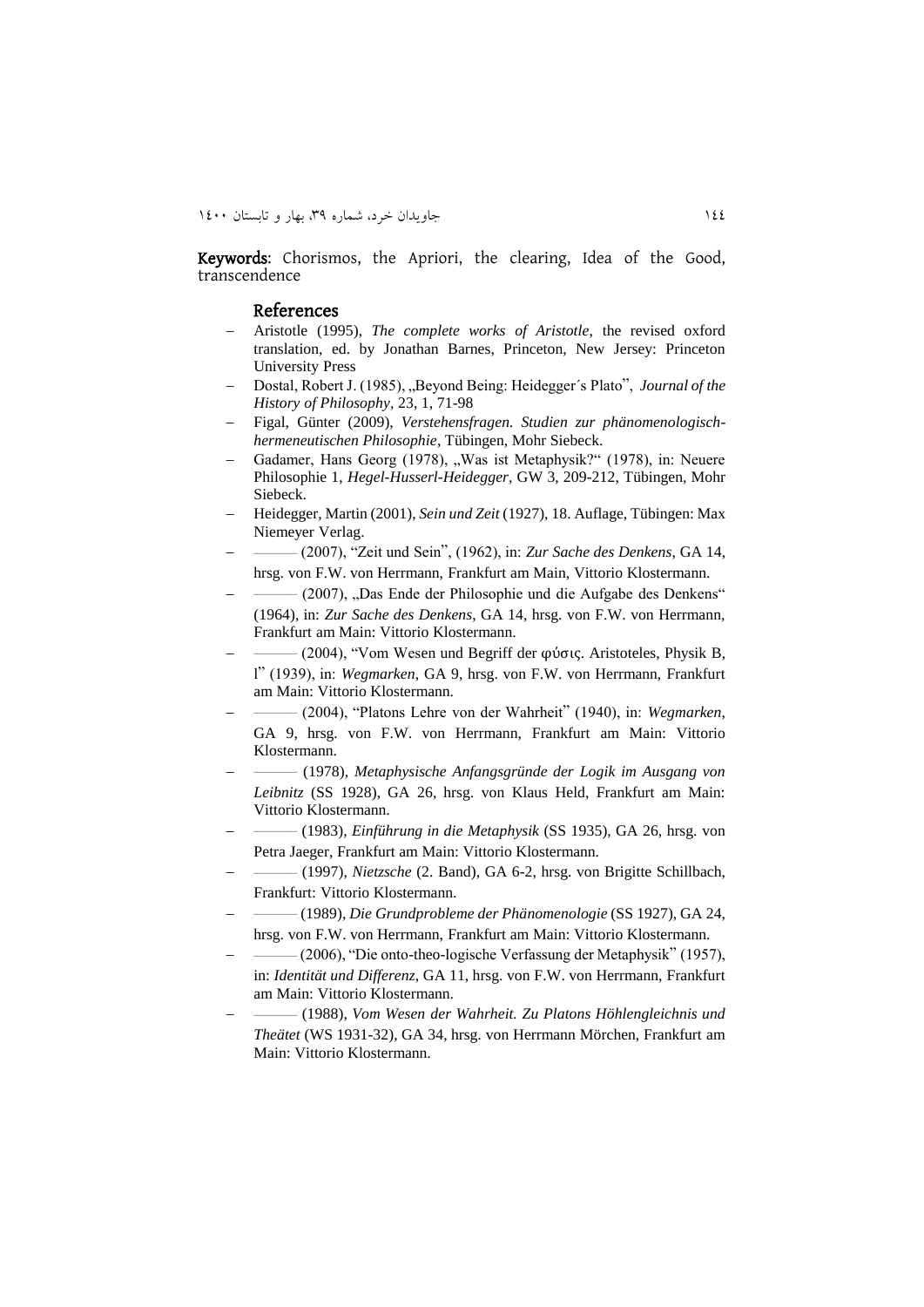- -\_\_\_\_\_\_\_\_\_\_\_\_\_ (1993), *Die Grundbegriffe der antiken Philosophie* (SS 1926), GA 22, hrsg. von Franz-Karl Blust, Frankfurt am Main: Vittorio Klostermann.
- -\_\_\_\_\_\_\_\_\_\_\_\_\_ (1976), *Logik. Die Frage nach der Wahrheit* (WS 1925-26), GA 21, hrsg. von Walter Biemel, Frankfurt am Main: Vittorio Klostermann.
- Hirsch, Walter (1970), "Platon und das Problem der Wahrheit", in: *Durchblicke. Martin Heidegger zum 80. Geburtstag,* hrsg. von Vittorio Klostermann, Frankfurt am Main: Vittorio Klostermann
- Inwood, Michael (2005), "Truth and Untruth in Plato and Heidegger", in: *Heidegger and Plato. Toward Dialogue*, ed. by Catalin Partenie & Tom Rockmore, Evanston, Illinois: Northwestern University Press
- McGuirk, James N. (2008) "Aletheia and Heidegger's Transitional Readings of Plato's Cave Allegory", *Journal of the British Society for Phenomenology*, 39, 2, 167-185
- Petropoulos, Georgios (2020), "Heidegger's Reading of Plato: On Truth and Ideas", *Journal of the British Society for Phenomenology*, 52, 2, 118-136
- Platon (2019), *Werke in acht Bänden. Griechsch-Deutsch*, deutsche Übersetzung von Friedrich Schleiermacher, hrsg. von Gunther Eigler, Darmstadt: Wissenschaftliche Buchgesellschaft
- Ralkowski, Mark A. (2009), *Heidegger's Platonism*, London, New York: Continuum International Publishing Group
- Wrathall, Mark (2004), "Heidegger on Plato, Truth, and Unconcealment: The 1931–32 Lecture on The Essence of Truth", *Inquiry*, 47, 443–463
- Zuckert, Catherine (1996), *Postmodern Platos. Nietzsche, Heidegger, Gadamer, Strauss, Derrida*, Chicago and London: The University of Chicago Press.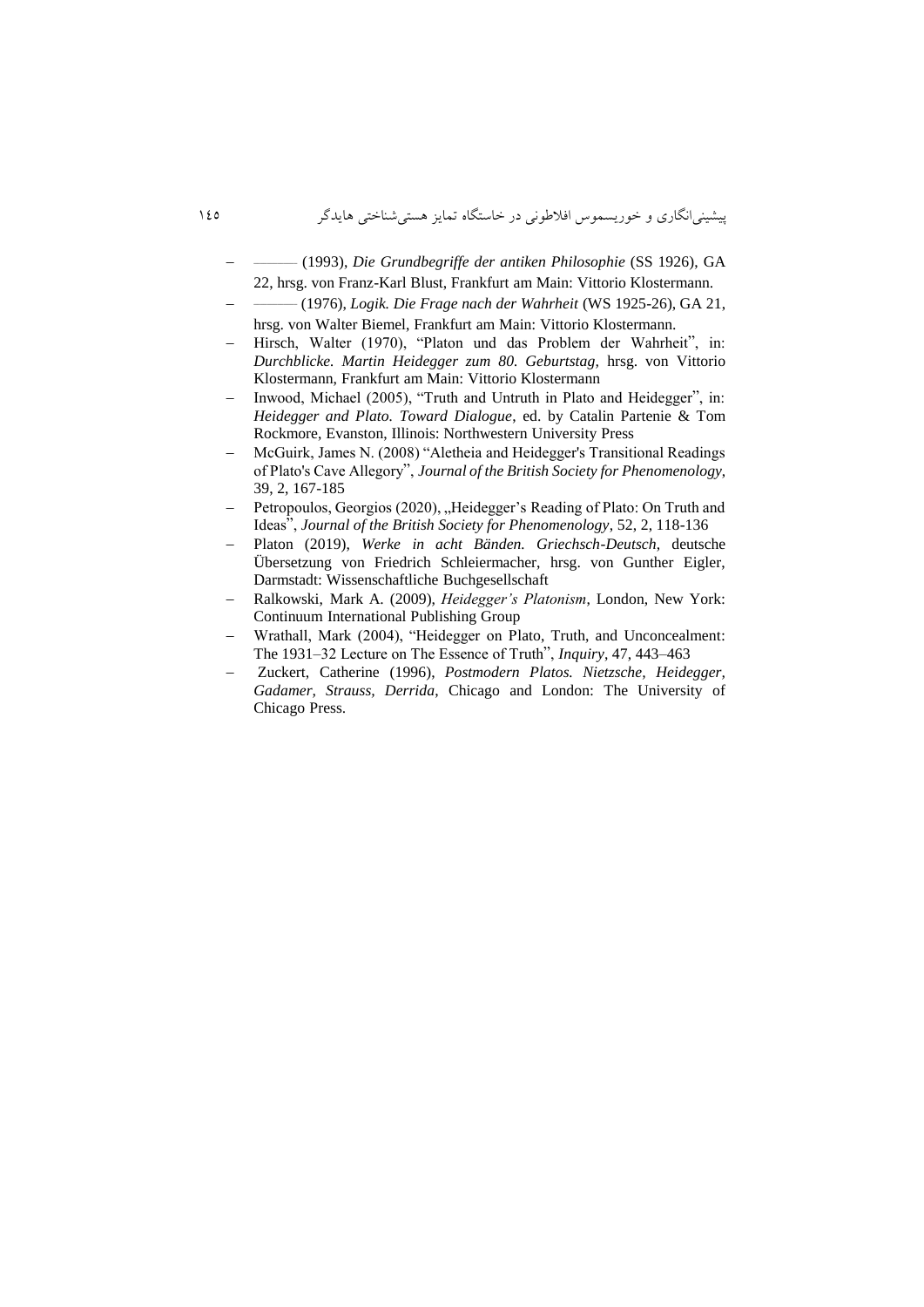**این مقاله دارای درجه علمی-پژوهشی است**

**مجله علمی جاویدانخرد، شماره ،93 بهار و تابستان ،0011 صفحات -000 061**

**پیشینیانگاری و خوریسموس افالطونی در خاستگاه تمایز هستیشناختیِ هایدگر**

 **احمد رجبی\***

**.** 

**چکیده** در اين نو شتار کو شیده می شود با پی گیریِ نقد خوري سموس افالطونی به انديشةةةت مت خر هايدگر، نشةةةان داده شةةةود که تمايز، تقدّم و تعالیِ رويدادِ روشةةةنگاه يا خودِ وجود نسةةةوج به وجودِ موجود و فه، وجود، به م ابت خاستگاه تمايز هستی شناختی، چه ضرورتی برحسب مس لت پديدارشناسی، يعنی امکان ظهور و پديداریِ پديدار دارد. اين ضرورت از سه منظر، نخسج با تف سیر تمايز و تقدّ مِ رو شنگاه، ذيل جايگاه امر پی شینیِ پديدار شناختی در انديشت متقدّم و مت خّر هايدگر و رجوع او به نظريت يادآوری افالطون بررسی میشود؛ سپس با برر سی تف س یر هايدگر از نظريت ايدهها و بهويژه، ايدة خیر افالطون در سةةه دورة فکری هايدگر، جدايی و تعالیِ روشةةنگاه از وجود و ظهور، و بر اين ا ساس، سرانجام پو شیدگی و د سترس ناپذيریِ رو شنگاه در پیوند عمیق آن با تم یل خورشید و غار افالطون نشان داده می شود، پیو ندی که بايد آن را در تقابل با موضةةةخِ خودِ هايدگر مت خر دربارة آموزة حقیقج افالطون، برجسته ساخج.

**واژگان کلیدی**: خوريسموس، امر پیشینی، روشنگاه، ايدة خیر، تعالی

\* عضو هیأت علمی گروه فلسفه دانشگاه تهران. رایانامه: rajabi.ahmad@ut.ac.ir تاريخ دريافت: ١٤٠٠/٣/١٩ تايخ پذيرش: ١٤٠٠/٤/٢٧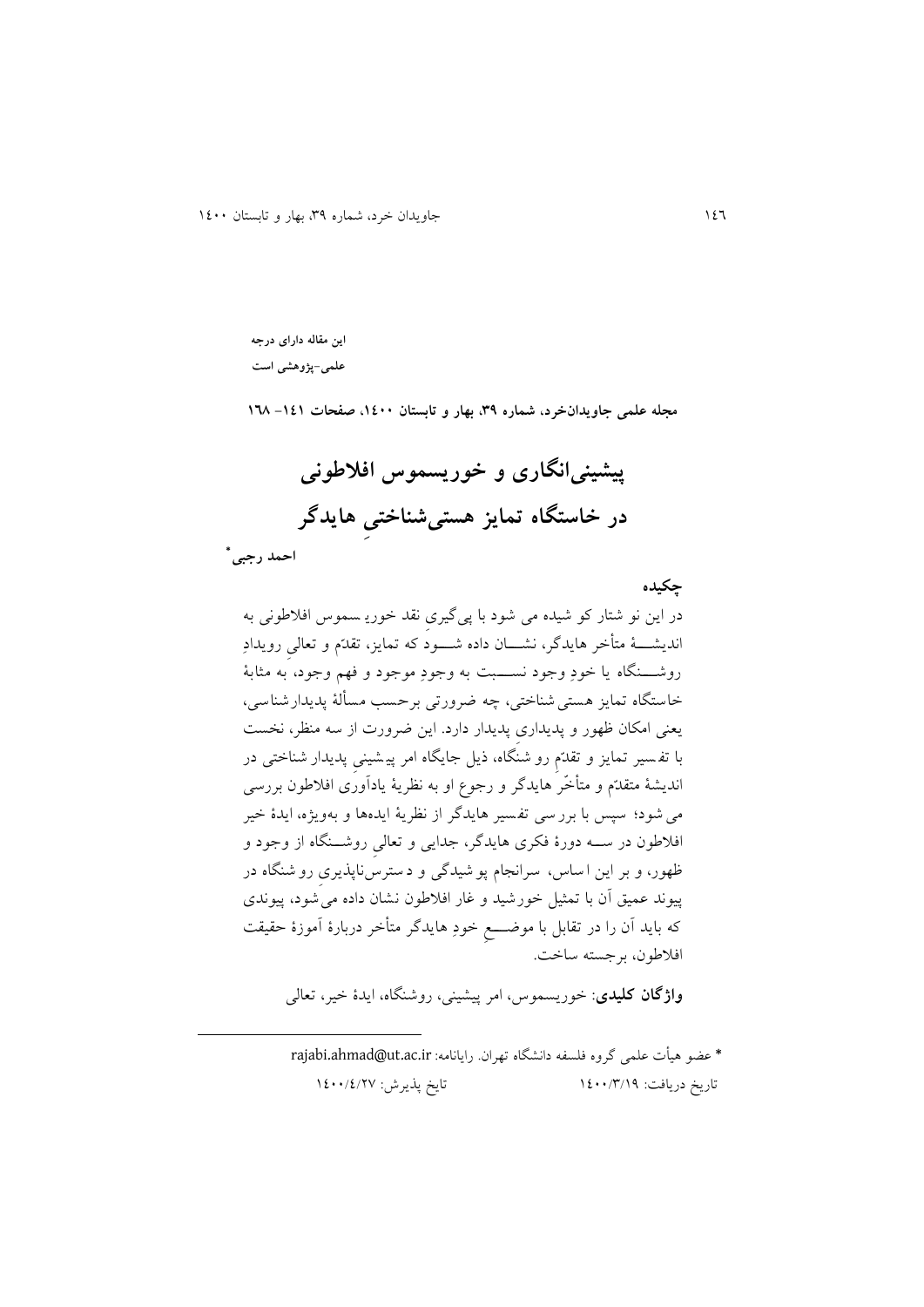# .2 درآمد

هايدگر در انديشهٔ متأخّر خويش، در آثار متعددی مکرراً آنچه را که «خودِ وجود» ( das Sein selbst) می نا مد، به صهوا حت از «وجودِ موجود» (Sein des Seienden) يا «موجوديت» (Seiendheit) متمايز مي ســـازد. با اين تمايز، خود وجود، مقدّم بر وجود موجود و به مثابهٔ «روشــــنگاهِ» (Lichtung) آغازين برای ظهور موجودات از حيث وجودشــــان، در جايگاهی، متمايز، مقدّم و فراتر از وجودِ موجود قرار میگیرد. بدين ترتیب، مســألهٔ تمایز، تقدّم و تعالیِ «خود وجود» نســبت به وجودِ موجودات، تبدیل به دشواری بنیادينی در انديشت هايدگر می شود، به ويژه از آن حیث که او »خود وجود« به مثابهٔ روشنگاه را آشکارنشدنی، پوشیده و دسترسiپذیر میداند.

وجودِ موجود، بر اسـاس تمايزِ هسـتیشـناختی، از موجود تمايز میيابد و وجود به مثابهٔ «امر تمایزیافته» از موجود، امکان ظهور موجود و مواجهه با آن را به دست میدهد، اما خودِ وجود، به منزلهٔ رويدادِ تمايز، بايدَ به منزلهٔ شــــرط امکان مقدّم و آغازين تری برای امکان ظهور و پديداری موجود، به انديشـــه درآيد و اين دقیقاً چیزی اســـت که به زعم هايدگر متأخّر، انديشهٔ متافيزيکی قادر به طرح آن نیست. «متافیزیک از آن حیث که به موجود بُماهو موجود در کل میlانديشــــد، موجود را با نظر به آنچه در تمايز متمايز شده ا سج، ت صوّ ر میکند، بیآنکه به خود تمايز بماهو تمايز توجه کند« ) ,Heidegger 2006: GA11, 76). بدين ترتيب، خود وجود به مثابهٔ مو ضوع حقيقی تفکّر و در تقدّمش برای مطلقِ ظهور، به صـراحت از موجودات و وجود موجودات جداً می شـود و در اين جدايی، خود را از هرگونه ظهور و ناپوشــيدگی پس میکشــد. هايدگر متأخّر تا جايبي پیش میرود که در آغاز ســـخنرانی زمان و وجود قصـــد فکری خود را اينگونه بيان میکند که «به وجود، بدون توجّه به بنیان گذاری وجود بر مبنای موجود می اندیشـــد. تلاش برای اندي شیدن به وجود بدون موجود، ضروری می شود» ( :Heidegger, 2007 5 14,GA). تمرکز بر »وجود بدون موجود« يا »وجود بماهو وجود«، يعنی خود وجود در جدايی از وجود موجود، با صراحت و ايجاز در نو شتار *پايان فلسفه و وظيفهٔ تفکّر*، در قالب اين پرســـش و پاســـخ به بيان درمی آيد: «کل متافيزيک از وجود بـماهو وجود نمیپرسد، يعنی اين پرسش که از چه حیث حضور بماهو حضور می تواند در کار باشد . حـفهور می تواند با شد، تنها اگر رو شنگاه حکمفرما با شد. این رو شنگاه با [عنوان] آلثیا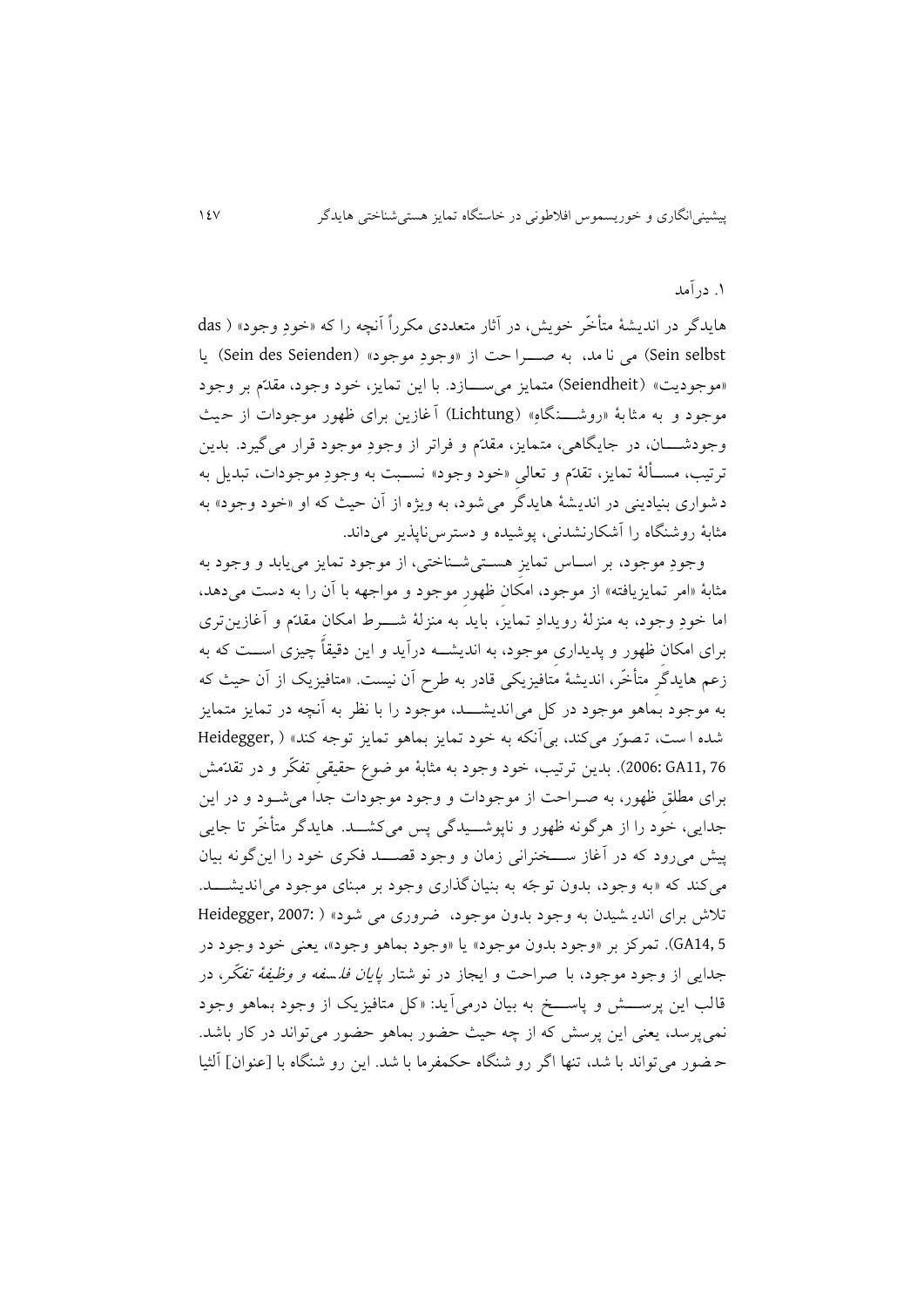)ἀλήθεια)، يعنی ناپو شیدگی، اگرچه نامیده شده ا سج، اما به خودیِ خود به اندي شه درنیامده است.» (87-86 1867;GA14, 86-87). طرح اين مسأله در نظر او «پرسش از خاستگاه تمايز هستي شناختي» است (Ibid).

اين جدايی در انديـشهٔ هايدگر، يعنی آنچه در اين نو شتار، ذيل مـسألهٔ تمايز، تقدّم و تعالی خود وجود به مثابهٔ «خاستگاه تمایز هستی شناختی» صورتبندی می شود، در نظر گادامر، هايدگر را در معرض «اغوای ديرينهٔ خوريســـموس» قرار میدهد ( ,Gadamer 210 1987:(. گادامر با اشةاره به شةیوة بیان هايدگر دربارة اينکه »حقیقج وجود«، »بدون موجود ذات می يابد (west)»، نقد بنیادينی ناظر به بنیاد انديشهٔ هايدگر وارد می کند: »به خود وجود اندي شیدن، يعنی: ف شار اندي شت ابژه ساز اح ساس می شود. آيا (وجود› که ‹یک چیز› [موجود] نیســت، بلکه ‹ذات مییابد›، اســاســاً موضــوعِ

ممکنِ تفکّر و سخن می شود؟ آيا وجود در اين صورت، ضرورتاً يک موجود ›لنف سه ‹ نخواهد بود؟ اين همان اغوای ديرينت خوري سموس ا سج که افالطون آن را به منز لهٔ اغوای ا نديشــــ یدن به ا يده ها در يافته بود و در عین حال، نمیتوانســـت کاملاً از آن بپرهیزد، و همین اغواســـت که دیگربار در اینجا نیز پر سـشگری هايدگر دربارهٔ آنچه در پس متافيزيک است، در آن گرفتار میآيد.»  $(Ibid)$ 

بر اساس نقد گادامر، اندي شیدن به خودِ وجود در تمايز، تقدّم و تعالی از وجودِ موجود، به نحوی هايدگر را به خوريســـموس افلاطونی گرفتار می ســـازد. مقصـــود هايدگر، جايگاهی اسج که نه خود يک موجود، و نه وجود موجود به معنای ظهور موجود، بلکه شرط امکان و بنیادِ ظهور موجود است، و بدین معنا از وجود موجود فرامی رود و تعالی میيابد. اگر در بیانی کلّی و مقدّماتی، خوريسموس افالطونی را ذيل نقد مشهور ارسطو در کتاب *مابعدالطبیعه*، بدین معنا بفهمیم که ایدهها به منزلهٔ حقیقتِ موجودات و وجود حقیقیِ آنها، يعنی به مثابه «اوسیا» (οὐσία)، «جدا» و «مستقل» (χωριστός) از موجودات لحاظ میشوند )30b25/1078a1039 .Met 1984: ,Aristotle)، آنگاه میتوان اتّهام و نقد خوريسموس با نظر به تمايز هستی شناختی هايدگر را نيز چنين فهميد که هايدگر برای طرح مســــألهٔ ظهور موجودات، به امکان اين ظهور، يعنی روشــــنگاه به نحوی جدا و مستقل، و مقدّم بر وجود موجود و »بدون موجود« میانديشد.

میتوان پیگیری و صورت بندیِ دقیقتر نقد گادامر بر خوريسموس هايدگری را در تفسیر گونتر فیگال از مسألهٔ پدیدار شنا سی نزد هایدگر یافت. در تفسیر او، هایدگر در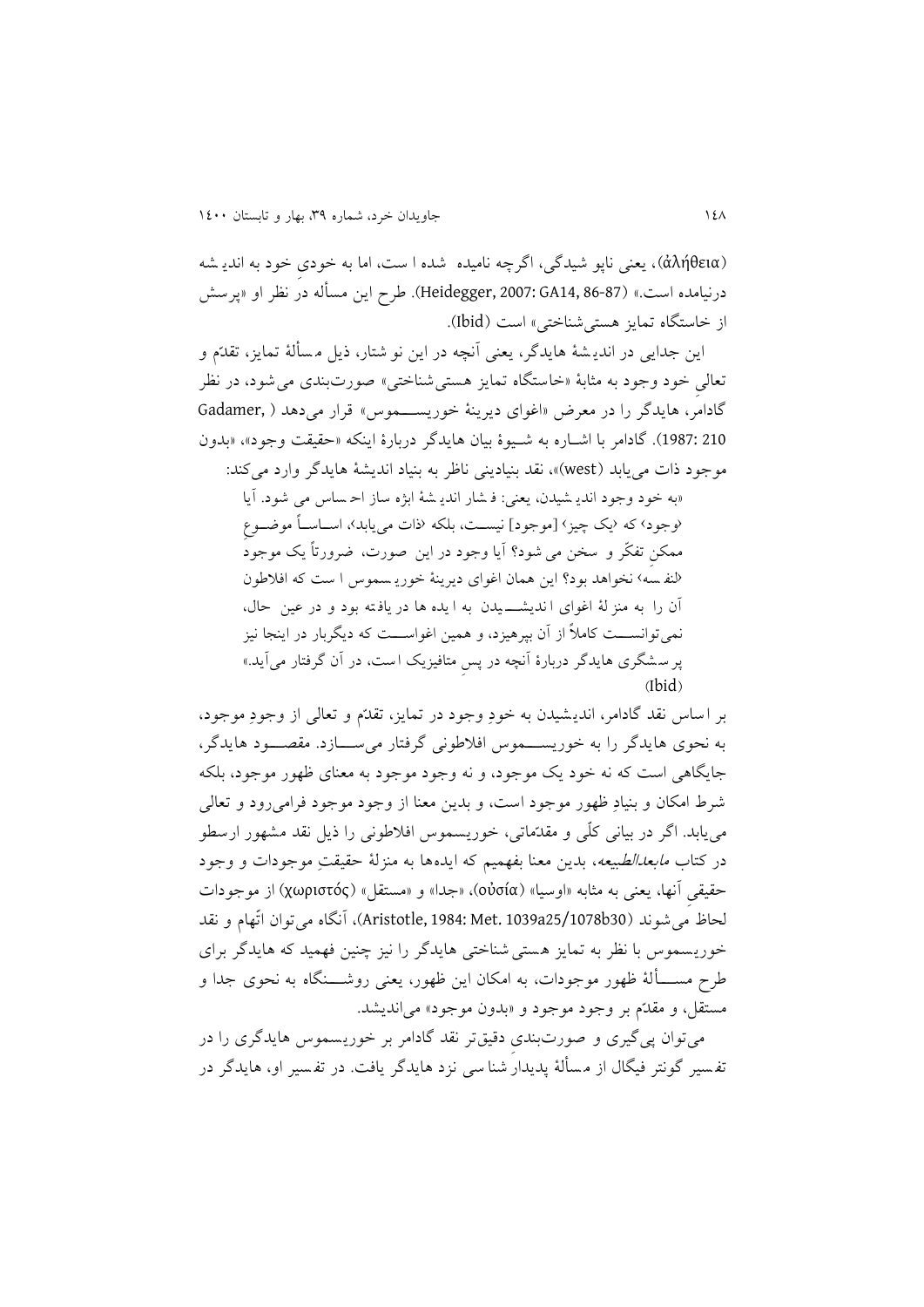جستجوی آغازگاه و «آرخهٔ» حقیقی فلسـفه، متمرکز بر گشـودگیرای میشـود که علی الاطلاق «بر مبنای آن، چیزی به منزلهٔ امر آشکار، از حیث آشکاریاش به فهم درمیآید» )192 2009: ,Figal). به نظر فیگال، هايدگر با دريافتی ارسةةةطويی، اين آرخه را وجود میداند، «اما از سوی ديگر، هايدگر بی آنکه به افلاطون ا ستناد کند، دريافت افلاطونی از انديشهٔ آغاز را در کار میآورد، از اين حيث که او وجود موجود را به منزلهٔ آشکاری آن میفه مد» (Ibid, 193). او «در يافت افلاطوني» را چنين تبيين می کند که «اين رابطهٔ مســکوتگذاشــتهٔ هايدگر با افلاطون اســت که موجود بماهو موجود، به مثابهٔ آنچه-به خودی خود-خودنشانگر اسج، تنها در صورتی انديشیده می شود که بر مونای آشکاریِ ذاتی اش فهمیده شود» و تأکید میکند که «طرح فلسفی هایدگر، التزامی ار سطویی دارد اما – به شیوه ای اذعاننشده، به نحوی افالطونی – از ارسطو فراتر می رود« )193- ,Ibid 194). هايدگر با استنادی مسکوت گذاشته به افلاطون، مسألهٔ پديدارشناسی را بدين معنا حاد و بنیادین (رادیکالیزه) میکند که با طرح مفهوم روشنگاه، مقدّم بر ظهور و پدیداری پديدارها و مقدّم بر وجودِ موجودات، به دنبال گشـــودگیای آغازين اســـت که ظهور موجودات، بر مبنای آن ممکن میشــود. «روشــنایی، چنانکه در *جمهوری* افلاطون آمده<sup>ٔ</sup> اســت، طفیلی آن گشــودهســـاختنی اســت که در آن، چیزی به مثابهٔ امر دســترس2پذیر، فهمیدنی می شود. افلاطون این گشوده ساختن را ‹ایدهٔ خیر› نامیده ا ست» (Ibid, 204). رهیافت افلاطونی هایدگر به مســألهٔ وجود به مثابهٔ روشـــنگاه و گشـــودگیِ ممکن کنندهٔ روشـــنايی و ظهور موجودات، به خاســـتگاهی مقدّم بر ناپوشـــیدگی می $\tilde{\mathcal{Z}}$ رد. فیگال نیز نهايتاً در نقدی م شابه گادامر، و در ا صل، م شابه نقد کال سیک ار سطو بر خوري سموس افلاطونی، انديشـهٔ راديکاليزه ســاختنِ مســألهٔ پديدارشــناســي نزد هايدگر را زير ســؤال میبرد و مینويسد »بايد ترديد کرد که آيا تالش هايدگر برای اينکه به اين گشودگی به خودیِ خود به طور محض بینديشد، میتواند توفیقی يابد يا نه. از اين طريق که فقط بر انديشـهٔ گشــودگی تمرکز کنیم، هیچ چیزی باقی نمیماند، بلکه در این صــورت، حتی خود پدیدارها را نیز – که میخواستیم به امکان آنها بیندیشیم – از دست خواهیم داد.»  $(Ibid. 205-206)$ 

از خلال نقد مبتنی بر خوريسـموس، ملاحظه میشـود که به روشـنی پیوند ويژهای میان پرســــش هايدگر از تمايز، تقدّم و تعالی «خود وجود» به مثابهٔ خاســــتگاه ظهور و وجودِ موجودات از ســــویی، و جدايی و تعالی ايدهها و در رأس آن، ايدهٔ خیرِ افلاطون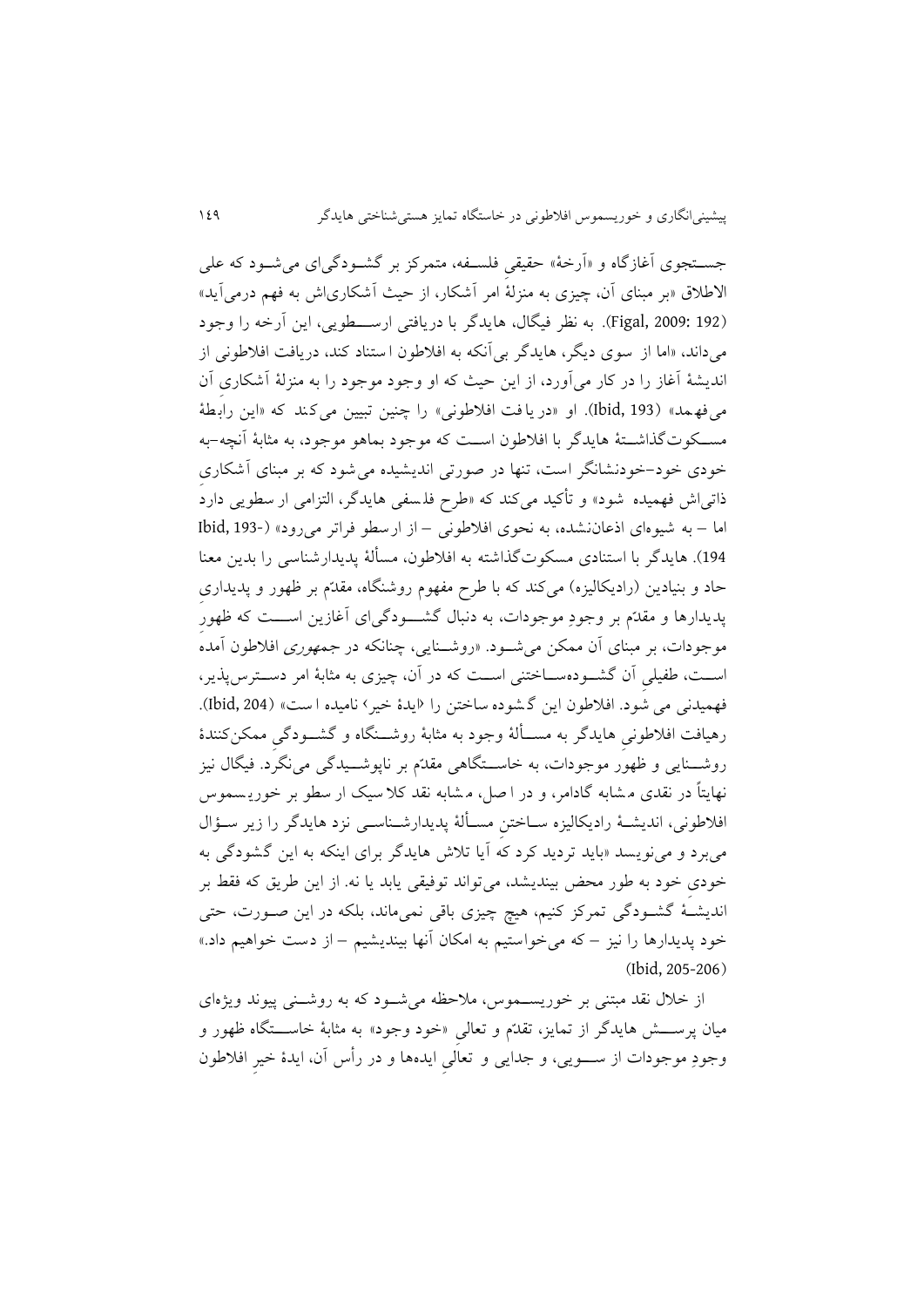نسـبت به موجودات از سـوی ديگر برقرار اسـت. تناظر ميان وجود هايدگر و ايدهٔ خیر افلاطون، در پژوهش،ايی دربارهٔ هايدگر و افلاطون مورد تأکید قرار گرفته اســـت و در ين نوشتار به اهم انها ارجاع داده خواهد شد.'

م سألهٔ نو شتار حا ضر، تفرسیری ا ست برای ن شاندادن این نکتهٔ بنیادین که چگونه اقتضــاء ضــروری و ذاتی مســألهٔ پدیدارشــناســی و امکان آن – که به نظر هایدگر امکان فلسفهورزی به نحو مطلق است – اندیشهٔ هایدگر را در پی گیری پرسش از تمایز، تقدّم و تعالی خودِ وجود، با ضــرورتی فلســفی – و چه بســا ناخواســَته – به ويژه بر خلاف موضع گیری اندیشهٔ متأخّر او دربارهٔ نظریّهٔ ایدههای افلاطون، در پیوند بسیار تنگاتنگی با نقطهای کانونی در فلسفهٔ افلاطون، يعنی رابطهٔ حقیقت و وجود با ايدهٔ خیر قرار میدهد. تفســير اين پیوند از ســـه منظر تقدّم و پیشــينی|نگاری در طرح مســألهٔ وجود، جدايی و تعالی وجود ن سبت به وجود موجودات، و نهايتاً د سترس ناپذيری و پو شيدگی حقيقت وجود به مثابهٔ روشنگاه، همراه با ملاحظهٔ سه دورهٔ مختلف فکری هایدگر در رجوعاش به فلسفت افالطون، پیش برده میشود.

**.2 امر پیشینی و پیشینیانگاری به مثابه تمایز و تقدّم روشنگاه وجود** در اشارهای اجمالی و مقدّماتی می توان چنین گفت که هایدگر در اندیشهٔ متقدّم خویش و در چارچوب هستی شنا سی بنیادین، «امر پیشینی» (das Apriori) در فلمسفهٔ کانت و ايدئاليسم استعلايی را در نسبت با زمان مندی دازاين تفسير میکند و افلاطون را «کاشف امر پیشینی» در تاریخ فلسفه میداند و تفسیری ایجابی از آن دارد، اما در اندیشهٔ پس از گشـت، در تفسـيری عمدتاً سـلبي، پیدايش امر پیشـينی به عنوان تعین بنیادين وجود را هرچند همچنان برخاسته از انديشهٔ افلاطون، يعنی تفسير وجود به منزلهٔ ايده میداند، اما آن را به مثابه پیامد پنهانشـــــدن معنای آغازین وجود به منزلهٔ فوســـــیس در اندیشـــــهٔ پیش سقراطی و نیز پیامد نادیده گرفتن روشنگاه وجود در پوشیدگی اش می بیند.

نخست بايد روشن سازيم که اساساً امر پیشینی چه جايگاه و ضرورتی در چارچوب م س لت پديدار شنا سی در اندي شت هايدگر به طور کلی دارد. در گزارهای ساده اما ب سیار بنيادين می توان جايگاه ضروری امر پيشينی در پديدار شنا سی را به اين آغازگاه به مثابه «امر واقع» يا «امر رويدادهٔ» (Faktum) آغازين بازگرداند: «اينکه» موجودات آشـــکار میشةةوند. به توخ چنین »اينکهای« )Dassheit )و »امر واقخ نخسةةتین«ی )Urfaktum)، ضـرورت يک واقعیت نخســتینتر نیز آشــکار و احراز می شــود: «اينکه» بايد «عرصــهٔ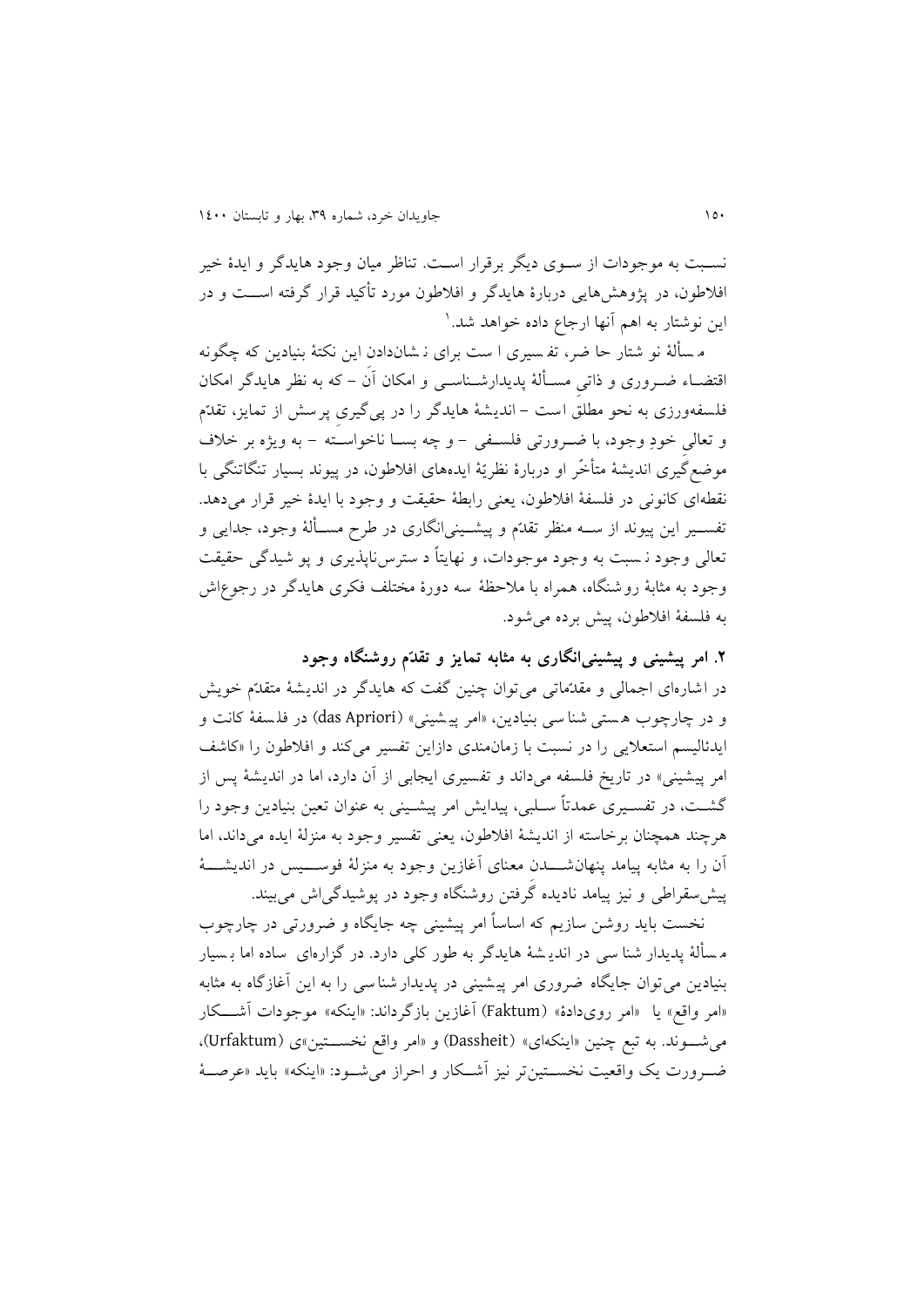گشـــوده»ای، به تعبیر هایدگر، Da در کار باشـــد تا موجود، در آن، به واســـطهٔ آن و در نسبت با آن آشکار شود. «اينکه» ما «همواره از پيش»، در هر مواجههای با موجودات، در فهمی از وجود به ســـر میبريم و وجود «از پیش»، مقدّم بر هر مواجههٔ انتیک، به ما داده شده اسج يا به تعویر دقیقتر، با بودنِ ما، همواره از پیش گشوده شده اسج و خودش را در اين تمايز و تقدّم نشان می دهد. »اينکه« به مجرّد بودنِ »دا«، موجودات در اين عرصت گشـوده، آشـكار و «کشـف» می شـوند، نخسـتینترین تقدّم و جایگاه امر پیشـینی در پديدار شنا سی ا سج . بدين ترتیب، امر پی شینی، از معنای کانتیِ آن، که به شرم امکانِ تجربه و وحدتِ متعلّق تجربه از سـوی سـوژه بازمیگشــت، در اینجا به «واقعبودگی/ رویدادگی (Faktizität) دازاين» به منزلهٔ «امر پيه شينی سوژهٔ واقع بوده/ روی داده» ( das Apriori des faktischen Subjekts) بازمی گردد: «ايده های مربوط به همن محض› و ›آگاهی به طور کلی‹، دربردارندة امر پی شینیِ سوبژکتیويتت ›واقعی‹ نی ستند، ب ه نحوی که اين ايدهها از روی ويژگیِهای هســـتیشـــناختیِ رويدادگیِ دازاين و نحوهٔ وجود دازاين عوور میکنند، يعنی ا صالً آن را نمی بینند.« )229 2001: ,Heidegger )بدين معنا سج که هايدگر از رويدادگی نخســــتینِ «دا»ی دازاين به منزلهٔ نخســـتین امر مقدّم، يعنی به مثابه بیشینیبودن دازاین» (Apriorität des Daseins) تعبیر میکند (Ibid) و تأکید دارد که «موضوع فلسفه، علی الاطلاق، امر پیشینی و نه (واقعیتهای تجربی› است» (Ibid). امر پیشــینی در اینجا بیانگر تقدّم مطلقی اســت که هم از هر دادگی تجربی و هم از هرگونه فرض يک «سـوژهٔ ايدئالشـده» (Ibid) فراتر میرود و مقدّم بر همهٔ اينهاسـت؛ برای اينکه اساساً سوژه و ابژهای در کار باشد، بايد مقدّم بر آنها امکان چيزی چون کشف از سوی سوژه و ظهور از سوی ابژه در کار باشد و این امری است که به تعبیری مقدّمتر بر آن نمیتوان انديشـــيد، بلکه بايد آن را به مثابه آغازگاه انديشــــه پذيرفت. هايدگر اين آشکاری را جايگاه اصلی بحث از »حقیقج« میداند و رویدادگیِ نخستینِ حقیقج را به منزلهٔ امر پیشینی مطلق، به منزلهٔ ضرورتی که باید پذیرفته شود، احراز میکند. «ما باید حقیقت را از پیش فرض بگیریم، [زیرا] حقیقت باید به مثابهٔ گشـودگی دازاین باشـــد. ]...[ اين ذاتاً به افکندگیِ دازاين به جهان تعلّق دارد.« )228 ,Ibid).

رویدادگیِ نخستینِ حقیقت، در تلقّی بنیادینِ هایدگر از پدیدار شنا سی (بر ا ساس «درآمد» وجود و زمان)، بدين معناســـت که موجود به مثابهٔ «خودنشـــانگر» ( das Sichzeigende)، از حیث وجود خويش آشـــکار می شـــود و «مفهوم پديدارشـــناختی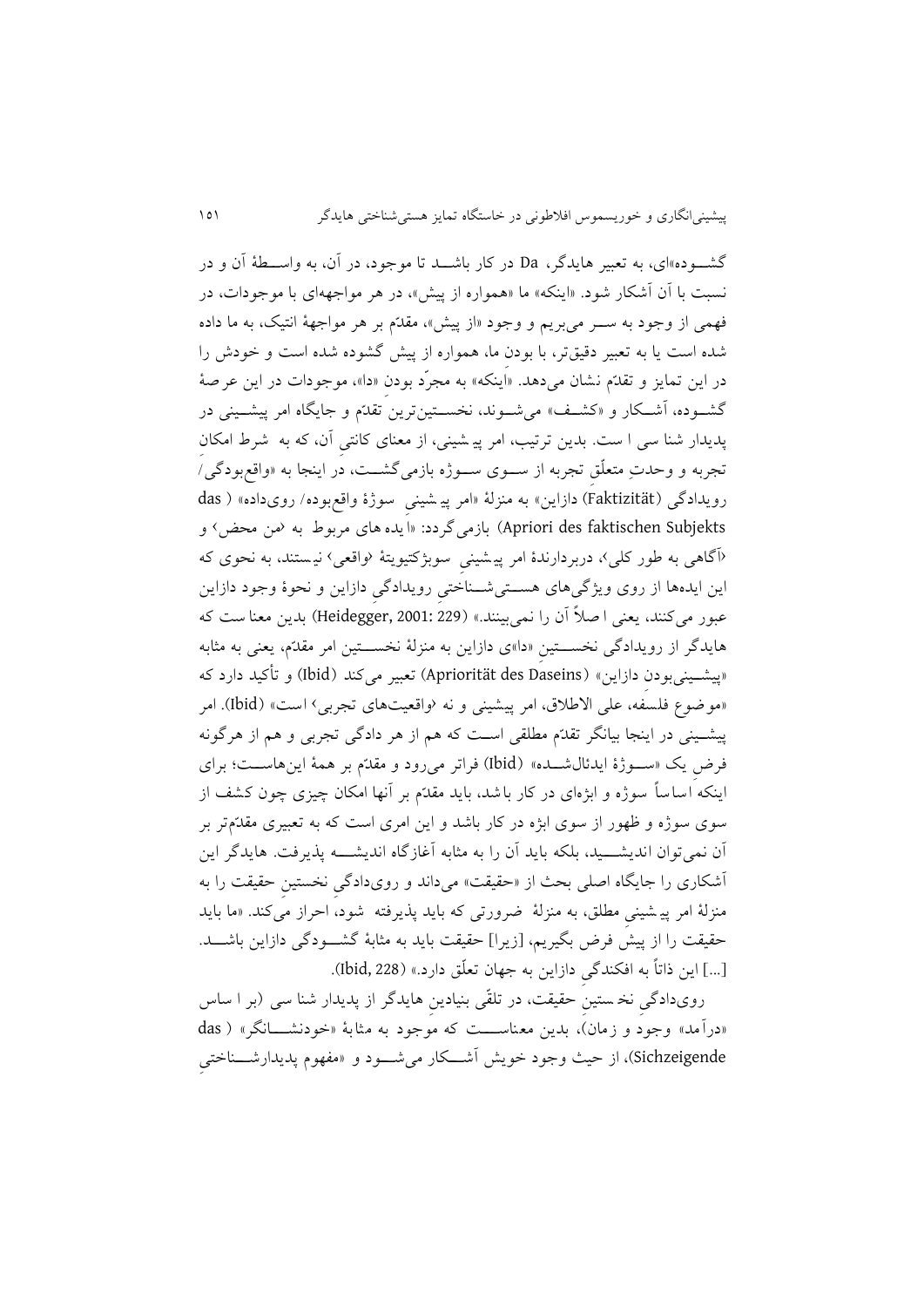پدیدار»، چیزی جز وجود نیست (Ibid, 35) به مثابه «امری که ذاتاً به آنچه خود را اولاً و غالباً نشــــان می د هد [يعنی موجود]، تعلّق دارد، به نحوی که معنا و بنياد آن را برمیســـازد» (Ibid). امر پیشـــینی، به معنای مطلقِ رویدادگیِ «دا»، يعنی رویدادگی و افکندگیِ دازاين به جهان، بنیاد مقدّمی ا سج که بر ا ساس آن، وجود موجودات آ شکار می شود و بدين معنا، امر پيشيني، نشانگر رویدادن «تمايز هستی شناختی» است. هايدگر چه در انديـشهٔ متقدّم و چه پس از گـشت تأکید دارد که تمايز هـستی شناختی، رويدادی مقدّم و پیشــینی اســت و به هیچ وجه نباید آن را به یک فعل آگاهی، یعنی تمایزگذاری انتزاعی بازگردا ند، بل که آ گاهی وجود ما »همواره از پیش« ذ يل اين ت مايز قرار دارد. »تمايز میان وجود و موجود، هرچند نه به نحو صريح و دان سته، بلکه نهان در دازاين و اگزيستانس اش، ‹دا› [گشوده] هست. تمايز، دا هست، يعنی نحوهٔ وجود دازاين را دارد و به اگزيســتانس دازاين تعلّق دارد. به تعبيري، اگزيســتانس، يعنی <sup>ر</sup>در اجرای اين تمايز بودن» (Heidegger, 1989: GA24, 454). هايدگر پیش از گشـــت نیز همانند انديشـــهٔ متأخّرش جايگاه اين امر پيشــــينی، يعنی «دا»ی دازاين را در وجود و زمان صــــراحتاً «روشنگاه» مے نامد:

«سـخن گفتن انتیک و تصویری از نور طبیعی در انسـان، چیزی جز سـاختار اگزي ستان سیال -ه ستی شناختیِ اين موجود نی سج ، بدين معنا که اين موجود، به نحوی هست که دای خويش باشد. دازاين ۱ شراق يافته است › [erleuchtet] يعنی به نزد خود، به منزلت در-جهان-بودن، روشنی يافته ]gelichtet ]اسج، نه از موجودی ديگر، بلکه به نحوی که خودش روشـنگاه [Lichtung] هســت» .(Heidegger, 2001: 133)

رویدادگی دای دازاین، يعنی افکندگی به جهان به مثابه ســاختار هســـتیشـــناختی در-جهان–بودن، بايد در مقام تبيينکنندهٔ جايگاه امر پيشينی و رویدادن تمايزِ هستی شناختی باشــد و نشــان دهد چگونه انســان در مواجهه با موجود، «همواره از پیش»، آن را ذيل وجود میفهمد و در فهمی پی شینی از وجود به سر می برد، فهمی که ذاتاً مقدّم بر تجربت موجود و مواجهه با آن اســـت. تبيين معنای وجود دازاين به مثابه «زمانمندی» و نحوهٔ «برونخويشــي»های (Ekstasen) وجود دازاين به ســوی «افق» مواجهه با موجودات به مثابه افق «جهان»، مسیری ا ست که هایدگر پیش از گشت در جهت تبیین پیشینی بودن روشنگاه برای تمايز هستی شناختی می پیمايد. او در اين مسیر، افالطون را پیش گام بزرگ در کشف معنا و جايگاه هستی شناختیِ امر پیشینی می داند. هايدگر در درسگفتار منطق،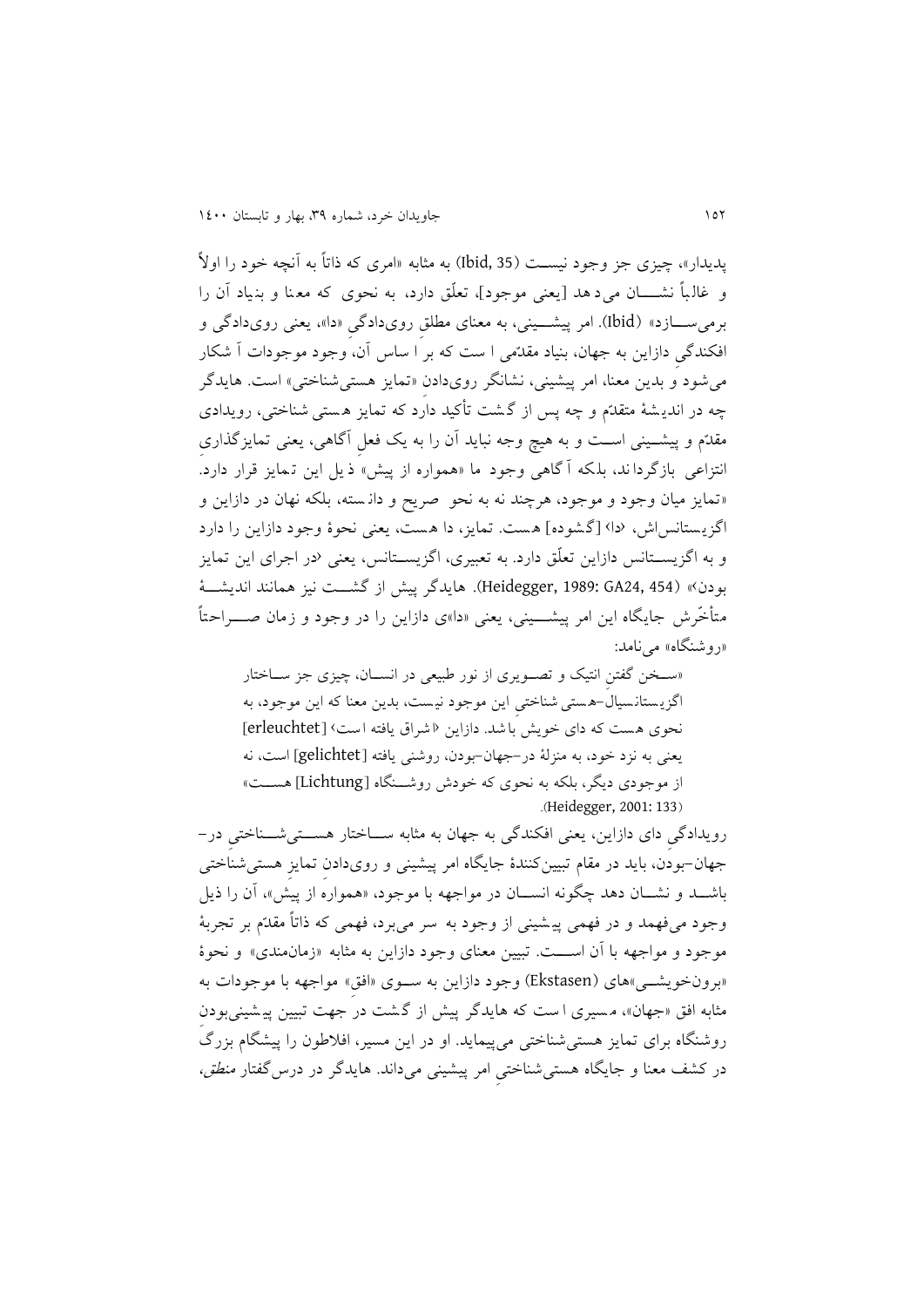*پرســـــش از حقیقت* تأکید میکند که جایگاه و کارکرد ضــــــروری بحث از زمان0مندی، «حرکت خاصــــي» اســــت که «دازاين همواره انجام میدهد» و بر اســــاس آن، بر پايهٔ «رویدادگی پیشینی» خود، از امکان بودن خویش، یعنی «پیشاپیش خود بودن»، «پیوسته به سـوی موجودِ مواجهشــونده بازمیگردد» (Heidegger, 1976: GA21, 147). کارکرد زمانمندی، ناظر به امکانِ پیشینیِ مواجهه با موجودات اسج.

پیوند این بحث با فلســـفهٔ افلاطون، در واپســـین بند درس گفتار مســـائل بنیادین پديدار شنا سی، ذيل عنوان ا صلیِ «زمانمندی [وجود] و امر پیـ شینی [متعلّق به] وجود» )Seins des Apriori das und Temporalität )آمده ا سج. هايدگر ت صريح می کند که «فقط به اين دليل كه گزاره های هســـتی شـــناختی، گزاره های زمان مند هســـتند، بايد گزارههای پیشـینی باشــند.» (1461 Heidegger, 1989: GA24, 461) و این پیشـینی بودن، «در سنت، از زمان افلاطون» به صورت جستجويی مقدّم بر مواجهه با موجودات، به منزلة «امکانبخش» به اين مواجهه بوده است و به جهت همين «تقدّم» زمانمند بر زمان انتيکِ مواجهه با موجودات، «بیرون از زمان، فرازمانی و بی زمان» تلقّی شده است (1bid, 462). دای دازاين، يعنی رو شنگاه به مثابهٔ امر پيـ شينی و زمان¤مندی، در مقام « سرچ شمهٔ همهٔ امکانبخشی ها«، »مقدّمترين« امر اسج )463 ,Ibid). از آنجا که دازاين روزمره، مستغرق در نسبت با موجودات است، در وهلهٔ نخست، به اين سرچشمهٔ مقدّم، يعنی امر پیشینی مطلق، توجّه صــريح ندارد و وظیفهٔ هســتیشــناســی پديدارشــناختی، بازگشــت به اين سرچشمهٔ ممکنکنندهٔ ظهورِ وجودِ موجود و بدين معنا، «يادآوری» آن است. «افلاطون، کا شفِ امر پی شینی، اين ويژگیِ مو ضوع ساختنِ وجود را – آنگاه که آن را آنامن سیس، يعنی يادآوریِ مجدّد تو صیف می کند - ديده ا سج. « )463-464 ,Ibid). هايدگر با ا شاره به تمثیل گردش ارواح در محاورهٔ فایدروس افلاطون (614\$c6-b بیان می کند که امر پیشــینی، چیزی اســت که همواره از پیش دیده شــده و ذیل آن اســت که ادراک نفس انســانی از ســاير جانداران متمايز میشـــود و به حقیقتِ موجودات تعلّق میگیرد. آنچه متمايزکنندهٔ وجود انسان است، چیزی جز رویدادن تمايز هستی شناختی و فهم وجود نیست. «تنها نفسی که بتواند اين تمايز را محقّق کند، اين ويژگی را خواهد داشت که فراتر از نفس حیوان، نفس ان سان بـ شود» (Ibid, 454). هایدگر در ارجاع به افلاطون در ضــــــــرورت امر پیشـــــينی، از تمثيل گردش ارواح به تمثيل غار پل میزند و ضـــــــرورت يادآوری و بازگرداندنِ وجود انسان را از مستحیل بودنِ روزمره در مواجهه با موجودات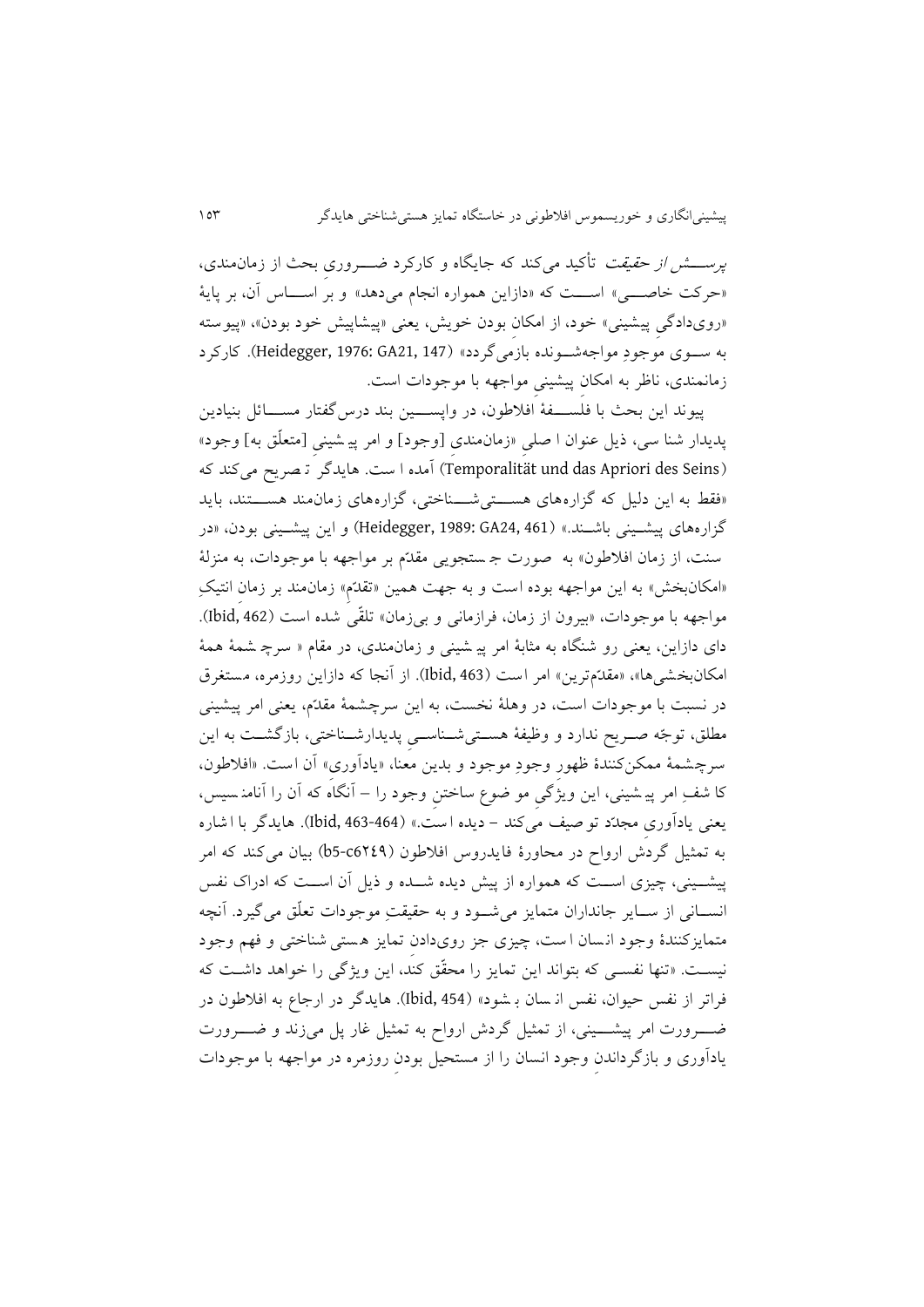به فه، پی شین وجود، با رهايی از بند و فراروی از غار و سايه ها به سوی نور در پیوند قرار میدهد، بدين معنا که روی گردانی، آزادی، فراروی و تعالی از غار و ســــايهها به سوی نور و نهايتاً به سوی «سرچشمهٔ همهٔ امکانبخشیها»، يعنی خورشید به مثابه «ایدهٔ خیر»، چیزی جز رفتن به سوی امر پیشینی، یعنی «رو شنگاه»، «گ شودگی» و «دا» برای ظهور نیســـت و این دقیقاً یعنی یادآوری آنچه «فراموش شـــده» اســـت به منزلهٔ «معنای وجود«.

»آزادسازیِ ساکنانِ دربند در غار از درون غار و رویگرداندن به سوی نور، هیچ چیزی جز بازیافتن خویش از فرامو شی به یادآوری امر مقدّم [پیشینی] نیست، امر مقدّمی که در آن، امکانبخشی به فهم وجود قرار دارد.» (Ibid, 465).

هايدگر پس از دهه ،2311 يعنی دوران درسگفتارهای ماربورگ که تفسةةیری ايجابی از امر پیشینی و تمثیل غار افلاطون دارد (علاوه بر درس گفتار مستقل تفسیر سوفسطایی، در درس گفتارهای مفاهیم بنیادین فلسفهٔ باستان، مسائل بنیادین پدیدار شنا سی و مبادی متافيزيکی منطق با مبدأ گرفتن از لايبنيتس)، در دههٔ ۳۰ در دورانی وا سط و در دههٔ ٤٠ به بعد دو رة قواميافتنِ انديشةةةه اش دربارة »تاريخ وجود «، همچنان به فلسةةةفت افالطون رجوع میکند. هايدگر پس از درس گفتار دربارهٔ ذات حقیقت، دربارهٔ تفســــیر غار و ثئايتتوس افلاطون در نیم،ســـال زمســـتانی ۱۹۳۱–۳۲ – که در بخش بعد به آن خواهیم پرداخت – در درس<sup>گفتار در*آمد به متافیزیک* در سال ۱۹۳۵ و در درس گفتارهای مربوط</sup> به نیچه در اواخر دههٔ ۳۰ و دههٔ ٤٠، و البته بیش از همه در نوشـــتار *آموزهٔ افلاطون* د*ربارهٔ حقیقت* در ســال ۱۹٤۰، موضــع گیری و تفســیری عمدتاً ســلبی درخصــوص امر پی شینی، ايدة خیر و نظريت ايدهها دارد و آن را سرآغاز فرامو شی حقیقج آغازين وجود و سیر تاریخ وجود به سوی غلبهٔ سوبژکتیویته و نیستانگاری میداند.

در درسگفتار درآمد به متافیزيک، امر پیشینی ديگر معنايی آغازين ناظر به خاستگاه تمايز ه ستی شناختی و رو شنگاه وجود ندارد، بلکه پیدايش معنای امر پی شینی در تاريخ فلســفه با افلاطون، حاصـــل تحوّل در معنای حقیقت و وجود اســـت، بدين معنا که از فوسیس به منزلهٔ سربرآوردن و ناپوشیده شدن وجود موجودات، صرفاً «پیامد»ی از این ظهورِ آغازين، يعنی »چهرهنمايی« و »به ديدآمدنِ« موجود )εἶδος )را اصةةةل میگیرد و وجود در اینجا به مثابهٔ ظهور، با «چشم|نداز» موجود (Anblick)، بنیادِ «همواره با شندهٔ» موجودات، و با حقیقت، به منزلهٔ درستی گزارهٔ شـناخت ما دربارهٔ موجودات همبسـته دانسةته می شةود . چنین بنیادی، همواره »الگو« )παράδειγμα )برای موجودات اسةج و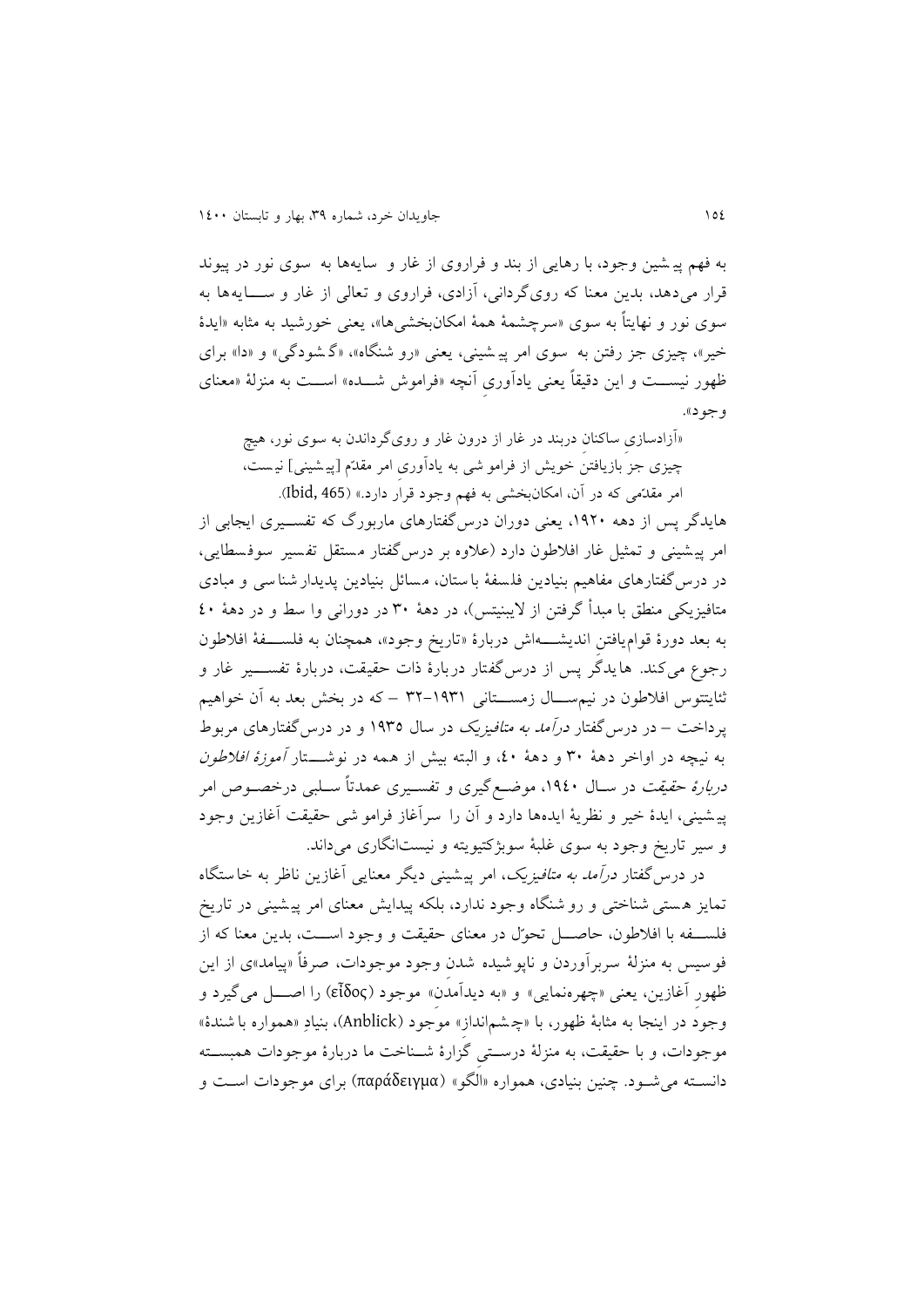ن سوج به موجودات، »امر مقدّم و نخ ستین « )πρότερον)، يعنی »امر پی شینی « مح سوب میشـــود (202-301 :383; GA40, 201). همچنین در کتاب *نیچه*، هایدگر تأکید می $\epsilon$ ورزد که امر پیشینی به معنای آنچه نه «نخستین در نسبت با ما» در شناخت، یعنی نه دادگی موجودات، بلکه آنچه «بر حسب طبیعت، نخســتین» اســت، ذاتاً به وجود تعلق میگیرد (192 .GA6-2 (1998: GA6-2). اما هايدگر متأخر نیز به هیچ وجه منکرِ پیشـینی بودن وجود و فهم وجود نسـبت به مواجهه با موجودات نیسـت و همچنان در ج ستجوی تقدم و آغازگاهی ا سج که رو شنگاه برای هرگونه ظهور با شد. در نو شتار *پايان فلسفه و وظیفهٔ تفکر* در سال ١٩٦٤ هايدگر متأخّر با وضوح بسياری به تقدّم مطلق روشــنگاه وجود اشــاره میکند. هايدگر تأکيد میکند که هرگونه نور و روشــنايی، يعنی هرگونه ظهور، م سووق به رو شنگاه ا سج: »نور هرگز رو شنگاه را پديد نمی آورد، بلکه نور، همواره از پیش مشــروط به روشــنگاه اســت» (Heidegger, 2007: GA14, 81). او برای تصـریح بیشـتر به تقدّم روشــنگاه، با اسـتنادی به گوته، این گشــودگی پیشــینی را «پديدار نخستين» (Urphänomen) و به بيان خودش «مو ضوع نخستين» (Ur-Sache) می نامد )Ibid )و همچنان به افالطون توجّ ه میکند: »هیچ به ديد آمدنی، بدون نور نیست؛ افلاطون به اين شناخت د ست يافته بود، اما هیچ نور و هیچ رو شنايی ای بدون رو شنگاه نیـ ست» (Ibid, 82). هايدگر متأخّر هم;زمان در برابر افلاطون اينگونه مو ضع میگیرد که در «کل متافیزیک»، «که به زبان افلاطون ســـخن میگوید»، «روشـــنگاه به خودی خود ناانديشيده باقی می ماند» (83-82 ,Ibid).

آيا به راســـتی افلاطون با ســـخن گفتن از «ايدهٔ ايدهها» يعنی «ايدهٔ خیر»، به اين امر پیشینی پدیدار شناختی، یعنی «رو شنگاه» به مثابه – به تعبیر هایدگر متقدّم – «سرچشمهٔ همهٔ امکانبخشــــیها» و – به تعبیر هایدگر متأخّر – به آنچه «موضــــوع نخســــتین» و پیششرطِ روشنايی است، نیندیشیده است؟ بايد بررسی کرد هايدگر بر حسب ضرورت مســألهٔ پديدارشــناســـي، يعنی امکان و بنياد ظهور و خودنشــانگری موجودات به منزلهٔ وجود، چه پیوند ضروری ای با افالطون دارد؟ بحث از پیوند تمايز و تقدّم مس لت وجو د، ذيل پیشــــينیبودن روشــــنگاه با فلســـفهٔ افلاطون، بحث را اکنون بر تعالی و جدايبی )خوري سموس( ايدهها و در رأس آنها ايدة خیر متمرکز می سازد و از آنجا نیز بحث در پايان اين نوشتار، به پوشیدگی و دسترسناپذيریِ آن خواهد انجامید.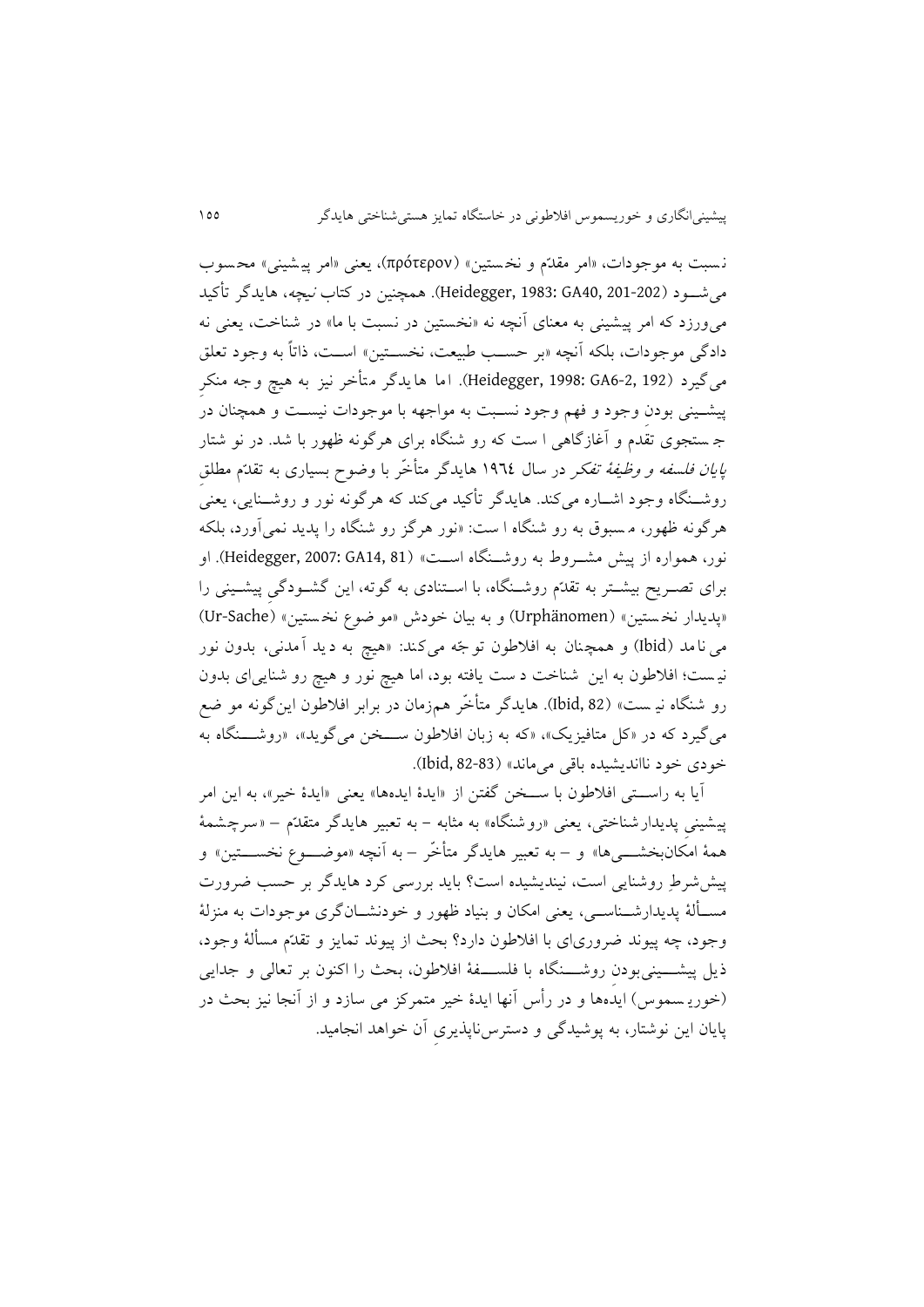**.9 خوریسموس، تعالیِ ایدة خیر از وجود و نسبت آن با پوشیدگیِ روشنگاه وجود** هايدگر در دورههای مختلف فکریاش خوريسموس افالطون را از دو حیث عمده طرح و نقد کرده ا سج، نخ سج اينکه افالطون، در عین درن ه ستی شناختی از تمايز و تقدّم وجود بر موجودات ذيل مفهوم ايده، اين بينش هستی شناختی را با درکی انتیک خلط می کند و خود ايده ها را «موجود» قلمداد می کند، آن هم موجود برتر و حقيقی - با ترجمت هايدگر »موجودترين موجود« )ὄν ὄντως )- به نحوی که موجودات در نسةوج با موجود حقیقی، »ناموجود« مینمايند. در نوشتار دربارة ذات و مفهوم فوسیس، هايدگر با دفاع از ارســـطو، خوريســـموس افلاطون را اين گونه نقد می کند که «افلاطون چنان مقهور ذات ايدوس شد که آن را به خودی خود دوباره به مثابهٔ يک امر حاضر دريافت» )275 9,GA 2004: ,Heidegger )و اينکه »چش،انداز و قرارداشتن در چش،انداز ]ايدوس[ نبايد به شــــيوهٔ افلاطونی همچون چیزی جدا برای خود درک شــــود، بلکه بايد به مثابه وجود گرفته شود که موجود متفرّد، هربار در آن ايـستاده ا ست» (Ibid, 281). وجه دوم نقد هايدگر ناظر به دور شــــدن فلســــفهٔ افلاطون از درک آغازين يونانیان از وحدت و پیوستگی وجود و موجود در کل، ذیل مفهوم فوسـیس اسـت. در درس گفتار درآمد به متافيزيک، هايدگر بيان ميکند که با افلاطون، «خوريـ سموس، يعنی شکاف ميان ايده به مثابه موجود حقیقی، يعنی الگو و تصـوير نخســـتین، و آنچه در واقع ناموجود اســـت، گ شوده می شود» و وجود از معنای نخ ستین و یکپارچهٔ ظهور، به دوگانهٔ «بود و نمود» .)Heidegger, 1983: GA40, 193( درمیآيد

روشــــن اســــت که هايدگر با طرح نظريهٔ ايده های افلاطون، تفســـير انتيک و موجود سازانه )ontifizierend )را نمیپذيرد و بر ح سب ضابطت تمايز ه ستی شناختی، ايده به مثابه وجود، نمی تواند خودش موجود تلقّی شود. ايدهٔ افلاطونی در نظر هايدگر، همواره به معنای امکان ظهور موجود، يعنی وجود موجود فهميده می شـود. هايدگر اين معنا را هربار با ارجاع به تمثیل خور شید و تمثیل غار در کتاب ششم و هفتم جمهوری تبیین میکند. ا ستفاده از تمثیل نور برای بیان ظهور و وجود برای هایدگر راهگشا ست، چنانکه در درس گفتار *مفاهیم بنیادین فلسفهٔ باستان* بیان میکند که برای «آزادی» از درک انتیک صــــرف، يعنی ســــايههای غار، نیاز به «نور» به معنای «وجود» در مقام «شــــرط» تجربهپذيری موجودات از حيث حقيقتشـــان هســـت؛ «برای اينکه موجود، تجربهپذير شهود، هربار نیاز به یک روشـن سـازی از پیش از سـوی وجود هسـت» ( ,Heidegger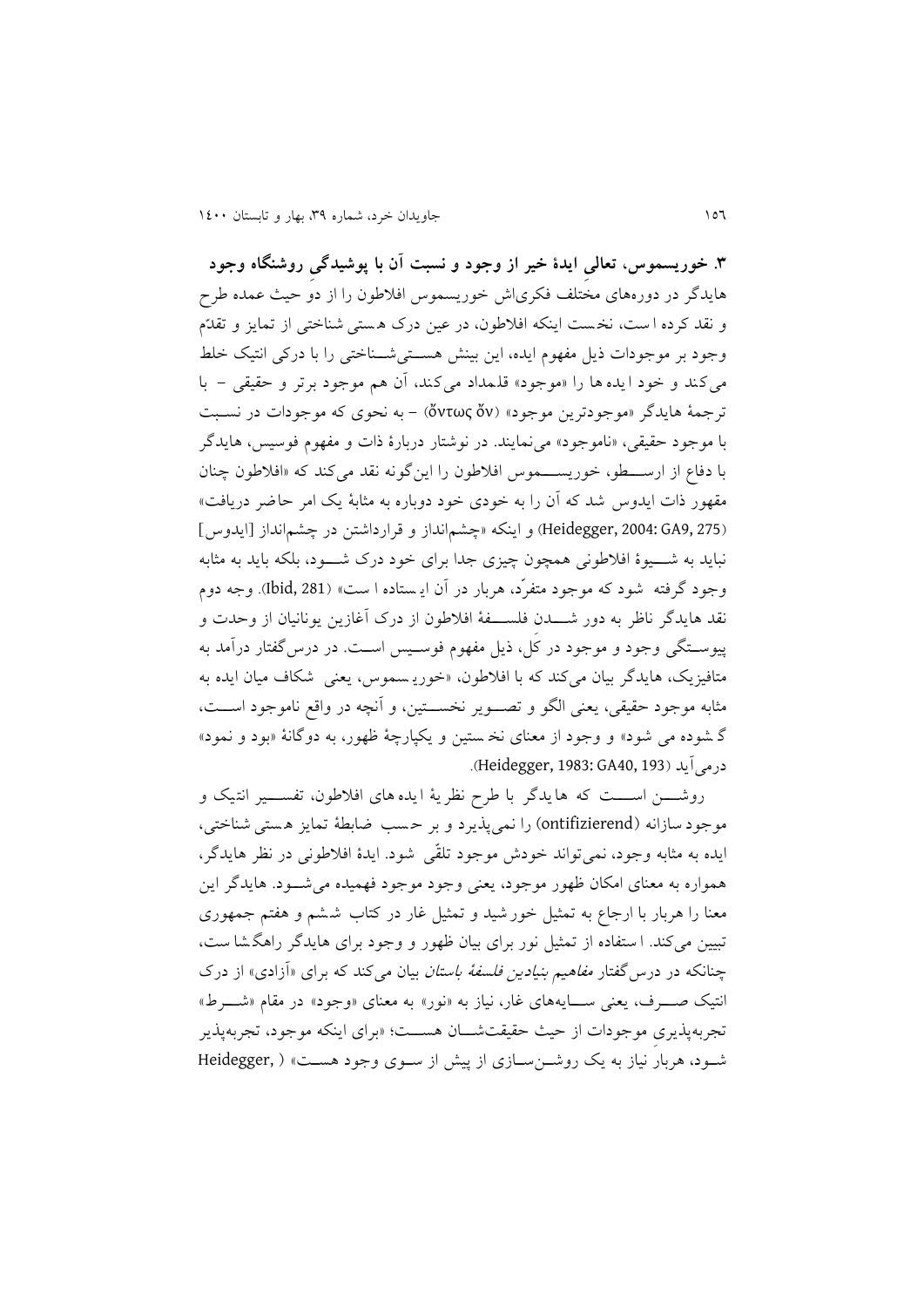102-103 22,GA 1993: )و بدين ترتیب، »فه، وجود، يعنی توانايی برای ديدنِ نوری که موجود را بماهو موجود روشنايی میبخشد« )104 ,Ibid).

اساسی ترین مسألهٔ پیش روی هایدگر در تفسیر هستی شناختی تمثیل خورشید و غار اين ا ست که نور و رو شنايی پيـ شينی ايدهها، از حيث «خا ستگاه» و « سرچ شـمهٔ هـمهٔ امکانبخشی ها»يش، اگر قرار نیست از سويی ذيل تفسیری انتیک از موجود و امر انتیک فراتر و برتری باشـد، و در عین حال همچنین قرار نیسـت همچون سـوژهٔ اسـتعلایی، وضع شده از سوی خود سوژه به منزلهٔ مبدأ وحدتبخشی نیز باشد، چگونه باید به فهم درآيد؟ می توان ادعا کرد که نحوهٔ مواجههٔ هايدگر با اين پرســـش، و پاســخ صـــريح يا مقدّری که هربار به آن داده، جهتگیری اصــــلی کل دورههای حیات فکری او را تعیین کرده است. مسأله را می توان چنین تقریر کرد: تعالیِ روشناییبخشی پیشینی ایده، یعنی تعالیِ وجود از حیث سرچ شمهاش، از موجودات وَ انـسان (ابژه و َ سوژه) چگونه بايد تبیین شود؟ تعالی سرچشمهٔ روشناییِبخشی ایدهها، یعنی ایدهٔ خیر، به مثابه تعالی بنیادِ حقیقت و وجود، به نحو هستی شناختی (نه به نحو انتیک متعالی و نه به نحو سوبژکتیو ا ستعلايی) چگونه بايد تبيين شود؟ میتوان گفت نقد يکپارچهٔ هايدگر متأخر به سنّت متافیزيک، به اين بازمیگردد که تعالی، سو تفسیر انتیک به معنای هستی -خدا-شناسانه شده ا سج و در ادامه، بنیاد حقیقج و وجود، به »و ضخ « )Position )سو اه بازگردانده شده چنانکه امکان فل<sub>ـ</sub>سفه به مثابه پدیدار شنا سی و هستی شنا سی، یعنی «مجال ظهور دادن به موجود« را ناممکن ساخته اسج.

مهمترين صورتبندی از م سألهٔ سرچ شمهٔ ظهور و رو شنايی بخ شی ايدهها، يعنی پر سش از خا ستگاه وجود و تمایز ه ستی شناختی، در تعبیر افلاطون در کتاب ً ش شم جمهوری برای ايدهٔ خير، يعنی «فراتر از وجود» (ἐπέκεινα τῆς οὐσίας)، به بیان درآمده و هايدگر در تمام دورههای فکریاش با آن مواجه بوده اسج. در درسگفتار مس*ـــائل بنيادين فلســفهٔ باســتان* هايدگر به اجمال، «فراتر از وجودِ» افلاطون را اينگونه تفسسه میکند که «پرسش از وجود، از خود تعالی می یابد» ( transzendiert sich selbst) و اينکه «فهم وجود، به نحو آغازين در ديدن اين ايده [ايدهٔ خير] است. حقيقت بنیادین در اینجاســت، حقیقتی که همهٔ حقایق را ممکن میســازد (که البته بعدها دوباره فقط انتیک فهمیده شد، قرون و سطی، روح مطلق)» (Heidegger, 1993: GA22, 106). اشارهٔ هايدگر در پرانتز به قرون وسطی و روح مطلق، ناظر به مسـير سـوء فهم تمايز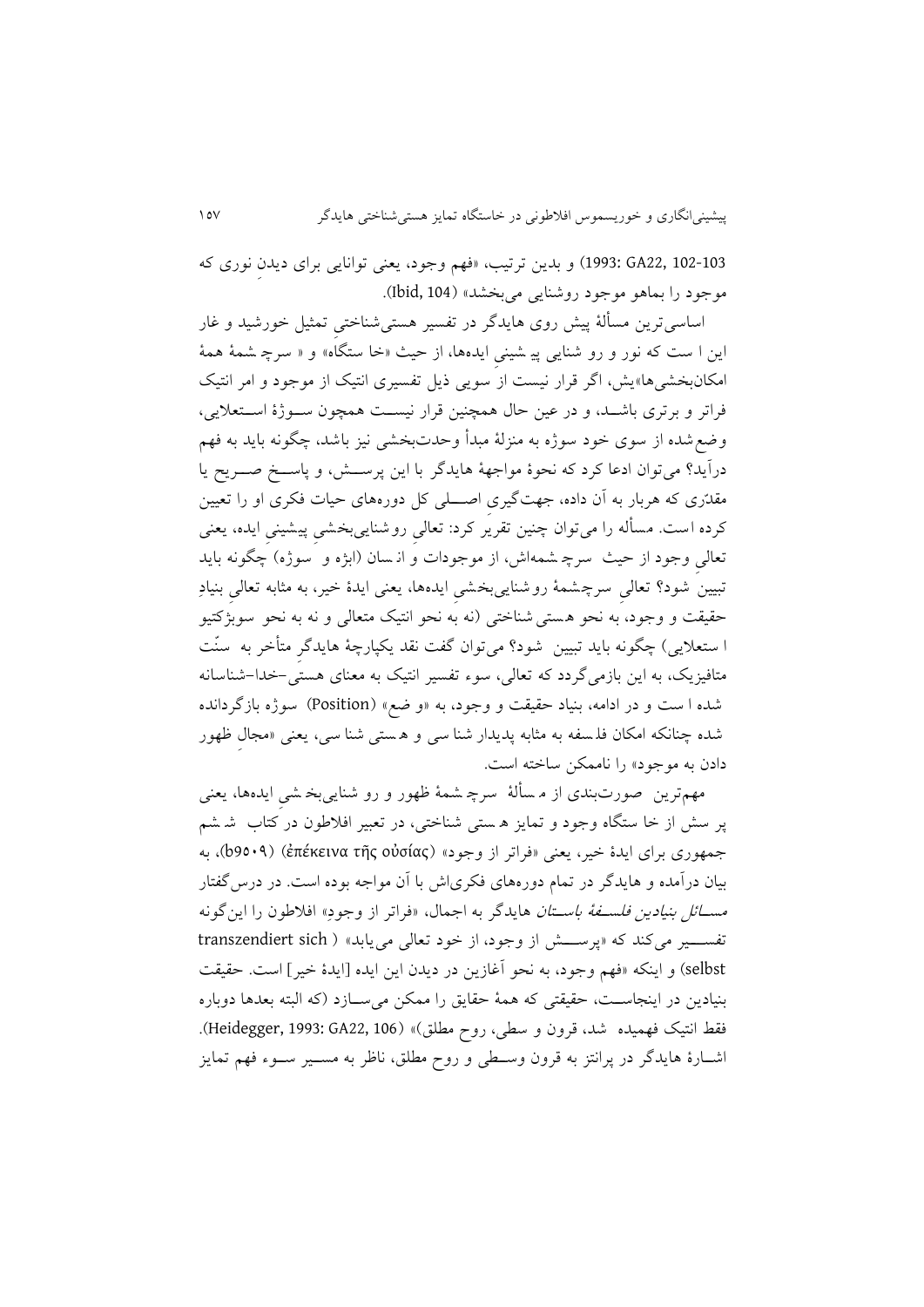هستی شناختی و خاستگاه آن در فلسفت قدي، و جديد، يعنی در هستی -خدا-شناس ی و در سوبژکتیويته و روح مطلق فلسفت هگل اسج.

نخستین تفسیر هستی شناختی هایدگر از تعالی ایدهٔ خیر دقیقاً با کانون اندیشهٔ پیش از گشـــت او گره میخورد، يعنی بحث از «تعالی» دازاين از موجود به وجود و بنياد آن در زمانمندی. در درس<sup>گفتار مســــ*ائل بنیادین پدیدارشــــناســــی*، هایدگر برای تبیین فهم</sup> وجود، به معنای طرحافکنی آن بر حـ سب زمان، به تفـ سیر تمثیل خور شید و تمثیل غار افلاطون میپردازد تا از اين طريق، جايگاه زمان و زمان مندی دازاين به مثابه افق فهم وجود را در مقام «سـرچشــمهٔ همهٔ امکانبخشــیها» و واپســین بنیاد، در جایگاه معنای هستی شناختی »فراتر از وجود« افالطون قرار دهد. »هنگامی که از خودِ شرمِ امکانِ فهِ، وجود پر سش میکنیم، از وجود هم فراتر، از چیزی میپر سیم که وجود به خودی خود بر حسب آن طرح افکنی شده ا ست» (Heidegger, 1989, GA24, 399). هايدگر سپس بیان میکند که با طرح اين پرسش خواهیم ديد که «فلسفه در پرسش اصلی اش، از جايی که افلاطون به آن رسـیده بود، پیشتر نرفته اسـت» (400-16id, 399) و تأکید میکند که «ما در تلاش برای فرارفتن از وجود به سـوی نوری که از دل آن و درون آن، وجود به روشنايی فهم درمی آيد، بی واسطه در يک مسألهٔ بنيادين افلاطون به سر می بريم» ( ,Ibid .)400

مسألهٔ بنیادین افلاطون در تمثیل خور شید و طرح ایدهٔ خیر، ضرورت یک امر سوم مقدّم، به منزلهٔ وساطتی است که اساساً بنیادِ مقوم دو طرف وساطت باشد: ضرورت نور و سرچشمت آن، خورشید، به عنوان امکان بخشیِ توأمان به ديدن و آنچه ديدنی اسج. با همین قیاس محسوس، وجود به مثابه ظهور و به مثابه ایده، نوری ا ست که در پرتو آن، موجود، وجود و ظهور می یابد و نفس انسانی در مقام ادراک عقلی (نوس)، قادر به فهم موجودات میشود و در اين میان، آنچه فراتر از ايدهها، يعنی »فراتر از وجود« اسج، در مقام شرط امکان روشنایی بخشی ایده به معنای وجود، سرچشمهای است که خودِ نور و رو شنايی را ممکن می سازد. «آنچه ما می جوییم، همان ‹فراتر از وجود› ا ست» ( ,Ibid .(404 بدين ترتيب، «فهم وجود، در طرح افكنى اين ‹فراتر از وجود› ريشه دارد» ( ,Ibid 402). هايدگر میگويد افلاطون دو نکتهٔ عمده دربارهٔ ايدهٔ خیر طرح میکند: نخســـت اينکه پايان و آغاز کل شــناخت و حقیقت، يعنی هرچه ظهور دارد، در اينجا بنياد دارد و نکتهٔ مهم دوم اينکه خود ايدهٔ خير، در عين اينکه «ايده» و روشـنايی بخش اسـت، اما به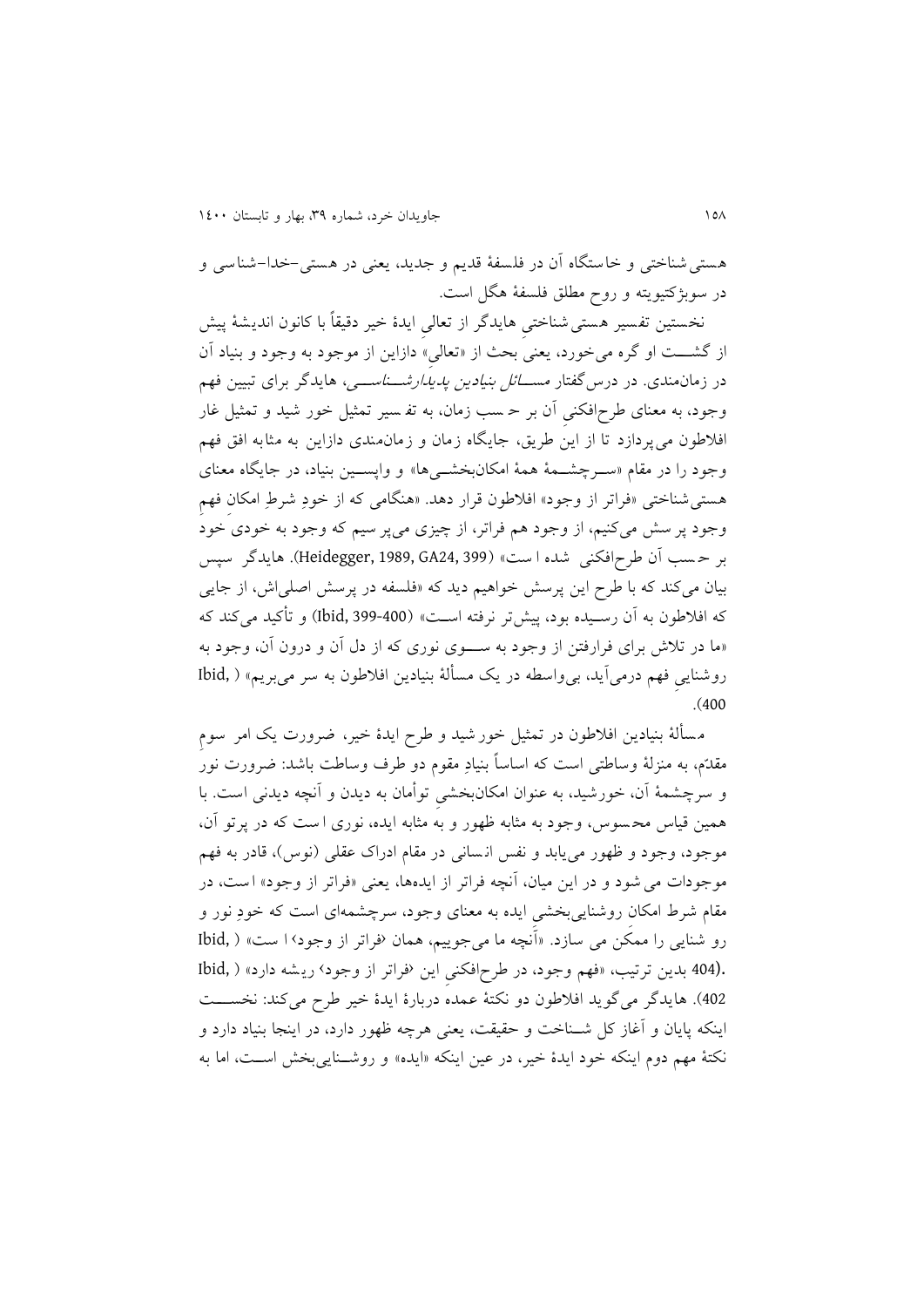Ibid, ) (μόγις ὁρᾶσθαι: kaum eigens gesehen wird) خودی خود «دیده نمی شود» 404) چنانکه بر حسب تمثیل خورشید و تمثیل غار، انسان آزاد از غار نمیتواند مستقیماً به خود خورشید بنگرد، بلکه ذیل نور آن، یعنی ایدهها، حقیقت موجودات را می شناسد. هایدگر تأکید میکند در اینجا «پر سشگری فل<sub>اس</sub>فی به نهاییترین مرز خود» می ر سد و «ت صادفی نیـ ست» که در اینجا «افلاطون به تمثیل د ست می یازد» (Ibid, 402). هایدگر ا شاره ای به د سترس ناپذيری و پو شیدگیِ بنیادِ ظهور دارد و در اين درسگفتار اذعان به اين مسأله می کند: «اينکه چگونه اين فراتر (ἐπέκεινα) بايد تعيين شود، و اينکه اسا ساً «فراتر› به چه معنا ست و ايدهٔ خیر نزد افلاطون به چه معنا ست و به چه نحو قرار است شناخت و حقیقت را ممکن سازد، از جهات بسیاری تاریک است» (Ibid, 405).

هايدگر پيش از گشت اما عليرغم اين اشاره، بر اين است که «موضوعٖساختن وجود» )Seins des Vergegenständlichung)، يعنی بحث از شرم امکانِ فه، وجود، با رجوع به ه ستی شنا سی دازاين ممکن ا ست. او جايگاه «فراتر از وجود» را ذيل مفهوم «افق» تفســير میکند: «فهم وجود، همواره از پیش، اســـاســـاً ذيل يک افق روشـــنايی9دهنده و روشةةةنايی يافته حرکج می کند « )Ibid )و تصةةةريح میکند که »فراتر )ἐπέκεινα)، به خاص ترين ســـاختار وجودِ دازاين تعلّق دارد» (1bid, 425) بدين معنا که «دا»ی دازاين، در مقام رویدادگیِ پیشین ، به معنای »برونخويشی « و تعالی يافتن به سوی افق مواجهه با موجودات، يعنی به ســــوی جهان اســــت و چنین حرکت وجودی|ی در ســــاختار برونخوی شی دازاین، چیزی جز زمان $\omega$ ندی به مثابه معنای ه ستی شناختی  $\omega$ اختار در -جهان-بودن نیسج. »زمانمندی در وحدتِ برونخويش-افقمندش، شرم بنیادينِ امکانِ ἐπέκεινα، يعنی شرم امکانِ تعالی ای ا سج که دازاين را قوام بخ شیده ا سج. « ) ,Ibid 436). تفســـير تعالی دازاين به ســـوی افق مواجهه با موجودات، تعالی به ســـوی بنیاد هرگونه گشودگی است و «امکان درونیِ حقیقت و عقل، در ایدهٔ خیر بنیاد دارد» و بدین معنا ايدة خیر، »آرخه و بنیاد همه چیز« ا سج )144 26,GA 1978: ,Heidegger). تف سیر ايدهٔ خیر به مثابهٔ افق و تفســـير افق به مثابهٔ آنچه تعالیِ دازاين به ســـوی آن اســـت، در مفهوم جهان، تبيين نهايی اش را می يابد. مفهوم جهان به معنای نهايی ترين «از بهر آن» وoὖ (das Umwillen) در ترجمهٔ آلمانی هايدگر از تعبير يونانیِ ارســــطو برای غايت: οὖ ένεκα) اســـت که کلیتِ پیوســـتهٔ ارجاعاتِ معنادارِ ظهورِ موجودات برای دازاين با وساطت آن صورت می گیرد و این افق نهایی، به منزلهٔ «از بهر آن» فراگیر در هر مواجههٔ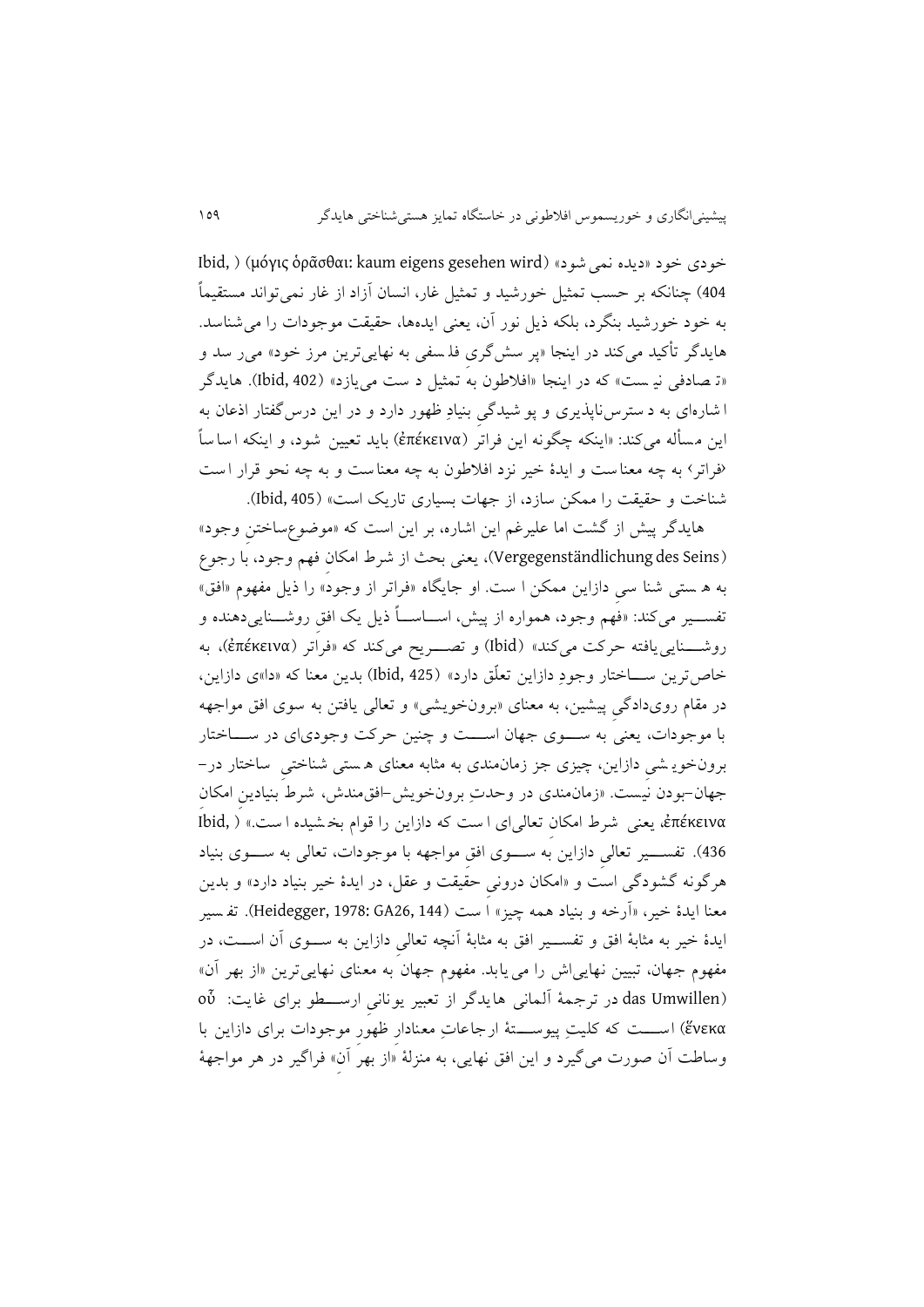دازاين با موجودات، چیزی جز »از بهرِ« دغدغت بودنِ خويش نی سج . ايدة خیر، به منزلت نهايیترين «غايت»، چیزی جز دغدغهٔ بودن خود دازاين نیســـت و افق جهان، به نحو پی شینی، با وجود دازاين برای مواجهه با موجودات گ شوده می شود و به تعویری، همان «دا»ی دازاين است.

هايدگر در درس گفتار دربارهٔ ذات حقیقت، دربارهٔ تمثیل غار و ثئایتتوس افلاطون در سال ۱۹۳۱، می توان گفت تفسـيری افلاطونیتر از تعالی ايدهٔ خیر افلاطون به دســت میدهد، به نحوی که میتوان ادعا کرد به واسـطهٔ اين تفســير، انديشــهٔ هايدگر مهيای گ شت می شود، علیرغم اینکه پس از گ شت، در سال ۱۹٤۰ در نو شتار آموزهٔ حقیقت فلاطون، موضـــعی مخالف افلاطون میگیرد.' ضــــابـطهٔ ها یدگر برحســــب تـمایز ه ستی شناختی، همچنان تفسیر ایده به مثابه وجود ا ست، ایده، امری ا ست که «در آن، شیء متفرد به مثابه این و آن، خود را عرضه و حاضر می کند (sich präsentiert) [...] حضور برای يونانیان به معنای وجود است» (Heidegger, 1988: GA34, 51). ايده به مثابه وجود، همچون نور و روشــنايی، صــرفاً از اين طريق دريافتنی میشــود که «مجال عبور از خويش» بدهد (55 ,Ibid)، يعنی به نگاه بيننده، مجال ديدن موجودات را در روشنايی خويش بدهد. بر اين اساس، »فه،« و »طرحافکنی وجود« در اينجا معنای »در- نور-نگري ستن « میگیرد )61 ,Ibid). نگري ستن در نور بار ديگر در برابر تف سیر انتیک از ايده قرار میگیرد. نگريستان به ايده، «نگريستتن به چیزی فرادســت و يافتن چیزی پیشاروی خود نیست» (Ibid, 71)، زيرا ايدهها «نه اشـياء، يعنی ابژکتيو، هســتند و نه سـاختهٔ ذهن، يعنی ســوبژکتيو».<sup>٦</sup> او با پرســش ادامه میدهد: «اينکه ايدهها چه هســتند، چگونه هســتند، اينکه آيا اصــلاً ‹هســتند›، تا امروز نامعين اســت» (Ibid). در ســنت متافيزيک، همواره تلاش شده پرسش از ايدهها به دو سوی ابژه و سوژه تقليل داده شود و نهايتاً با تفسير هستی–خدا-شناسانه، يعنی تحويل بردن ايدهها به يک آگاهیِ سازنده و قوامبخش، چه عقل الوهی و چه آگاهی بشــری، صــورت مســألهٔ هســتیشــناختی و پديدارشــناختی ايدهها در اين «وضــعيتِ کاملاً ســردرگم در درون مرکزیترين مســألهٔ فل سفه»، با تف سیر آگو ستینوس و تأثیرش تا هگل، یعنی تقلیلدادن ایدهها به یک «روح آفريننده»، به کلي کنار زده شده است (1bid, 72).

نقطهٔ کانونی تفسیر هایدگر که مستقیماً به گشت فکریاش میر سد، در تفسیر ایدهٔ خیر در این درس گفتار آ شکار می شود. در تمثیل خور شید، ایده در مقام «امکانبخشی»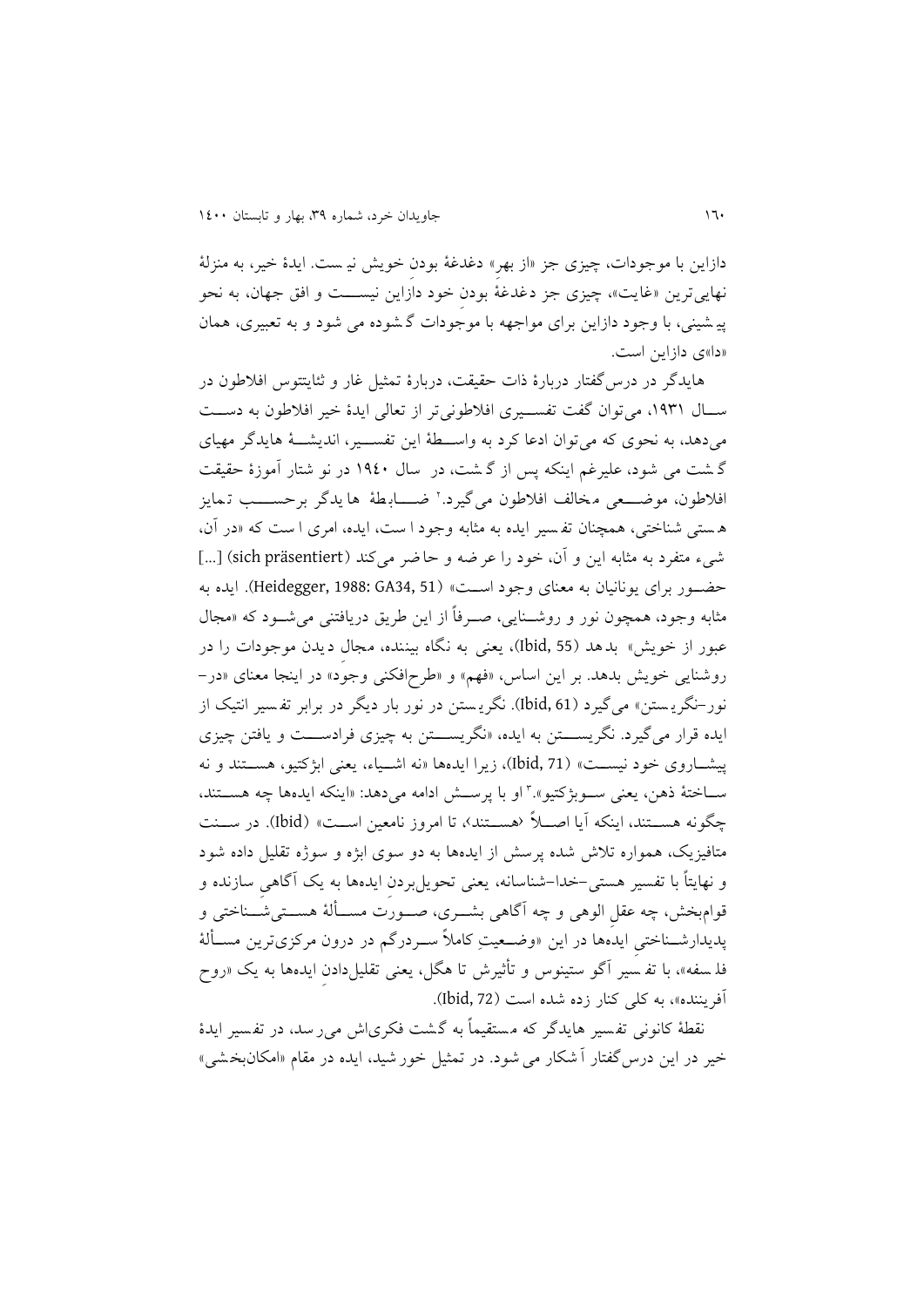به مواجهه میان دیدن و دیدهشدن، به منزلهٔ «بنیاد هر دو»، همچون «يوغ»ی (Joch) است که پیوند میان بیننده و دیدنی، و «مربوط بودن متقابل به یکدیگر» را محقّق می ســازد (Ibid, 102). تأکید ا صلی در اینجا متمرکز بر تعالی « سرچ شمهٔ نور» از بیننده و دیدنی است: «نه نگریستن، نه چشم نگرنده و نه آنچه نگریسته شده، چیزی نیستند که نور را میدهد ]...[ آنچه به موجودِ شناخته، ناپو شیدگی، و به شنا سنده، قوة شناختن را اعطا میکند، ايدهٔ خیر است» (Ibid, 103). هايدگر تأکيد میکند که چشم يا فهم وجود، صرفاً در «همخوانی» با سرچشمهٔ نور يا ايدهٔ خیر و با «مديون» بودن به آن میتواند با آشکاری موجودات مواجه شود و آشکاری و وجودِ موجودات نیز بر بنیادِ همین سرچشمه ممکن شده است (104, 104).

»اگرچه فه، وجود و ناپوشیدگی، مجال می دهند که موجود، دسترس پذير شود، بدين معنا که آنها چيزی را ممکن میسازند، اما اين امکانبخشـــی آنها، خود همچنان از سوی امر فراتری [برای امکانبخشی] قوت يافته است» (Ibid).

هايدگر در اينجا صريحاً از فه، وجود دازاين و ناپوشیدگی موجودات فراتر میرود. اين تعالی، دقیقاً ناظر به همان رویدادگیِ پیشینیِ پديدارشناسی اسج که گويی از خالل اين تف سیر، اکنون به د ستاوردِ پس از گ شتِ هایدگر نزدیک می شود: رویدادگی پی شینی، اکنون به مثابهٔ «پوشـــيدگی» (Verborgenheit) و «روشـــنگاهِ» ذاتاً دســـترسiاپذير و آشکار نشدنی، صريحاً فراتر از »فه، وجود« دازاين دانسته می شود . »روشنگاهِ « وجود و «دا»، ديگر به خودی خود ه مان نحوهٔ وجود و اگزيســــتانس دازاين نيســــت، بلکه اگزيستانس، «برون-ايستي» (Ek-sistenz) در «گشودگی»ای فراتر ( :Heidegger, 2001 442)، يعنی «رويدادِ» روشــنگاهِ خودِ وجود اســت. هايدگر در اين درس&فتار نخســت تأکید می کند که افلاطون «هرگز هیچ امر محتوایی» دربارهٔ ایدهٔ خیر بیان نکرده که بتوان آن را به نحو »دسةةترسپذير تجربه کرد« و اينکه ما آن را صةةرفاً در »پرسةةشِ« ناظر به «امکان بخ شی وجود و حقیقت» به منزلهٔ «امر تعیینکننده» می یابیم ( :Heidegger, 1988 104-105 34,GA). هايدگر در اينجا، »رویدادگیِ« )Faktizität )پی شینیِ پديدار شنا سی، يعنی «اينکه» موجودات آ شکارند، يا به تعبير جملهٔ زير، «اينکه وجود ه ست» را با نظر به بنيادِ امکان «رويدادِ» حقيقت و وجود در انديشــــهٔ متأخرش (Ereignis)، به مثابهٔ امکانبخشیِ ايدة خیر میفهمد: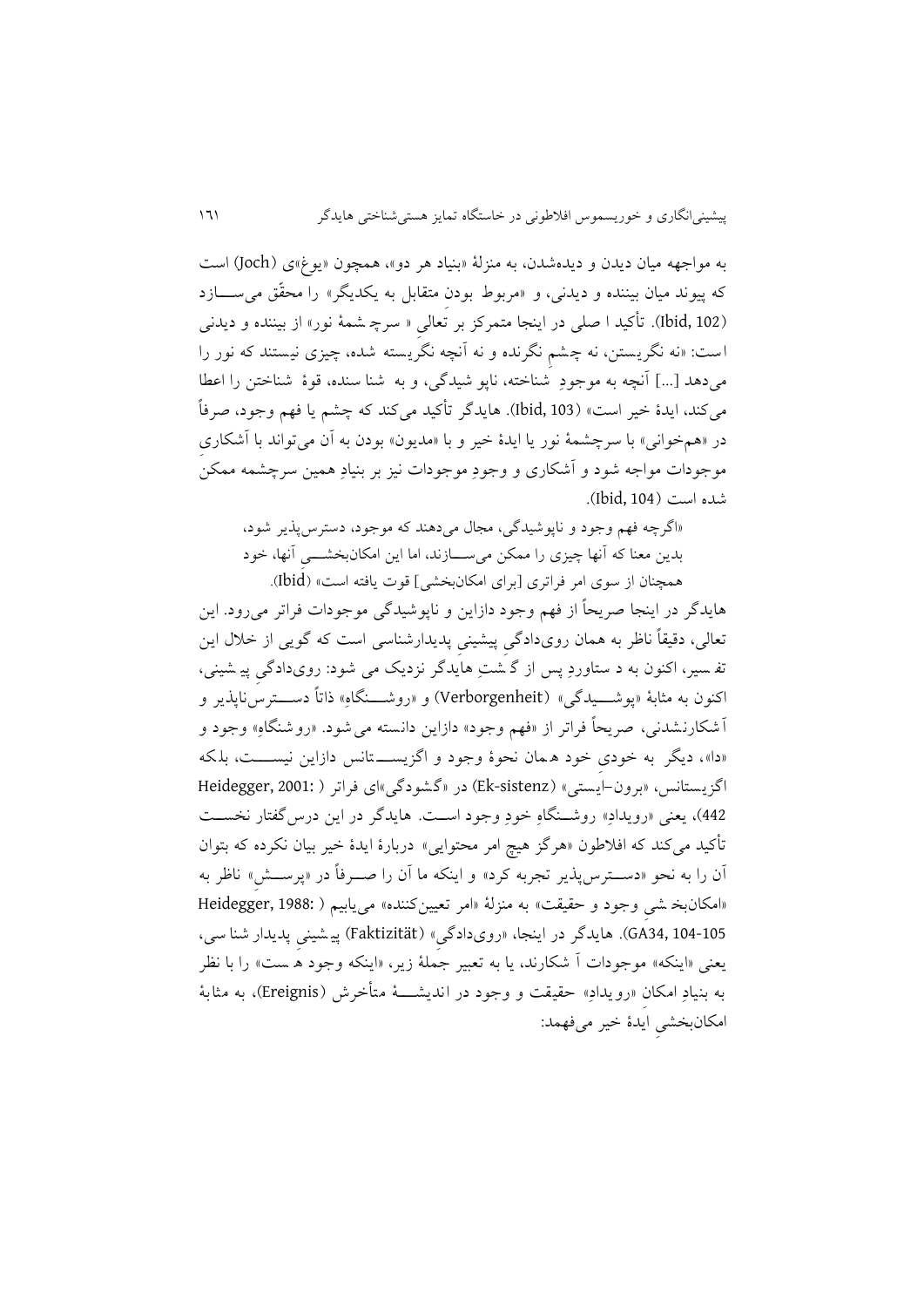211 جاويدان خرد، شماره ،93 بهار و تابستان 2411

«فقط با نظر به امکانبخشـــی به اینکه اســـاســـاً وجود هســـت و حقیقت روی میدهد، میتوان پرسید و جستجو کرد که افالطون از ايدة خیر چه مراد میکند«  $(Ibid, 106)$ 

آنچه افلاطون مراد می کند، «مرز فلســــفه» اســــت (Ibid)، چرا که «آگاثون، نه می تواند وجود با شد و نه ناپو شيدگي، بلكه فراتر (ἐπέκεινα) ا ست، يعني فراتر هم از وجود و هم از ناپوشـــيدگی.» (108 ,Ibid). آنچه نمی تواند ناپوشـــيدگی باشـــد و بايد فراتر از ناپو شیدگی و ظهور با شد، «پو شیدگی» رو شنگاهِ متعالی از وجود ا ست که «اعطاکنندهٔ» وجود و ناپوشــــيدگی۳ســـت، يعنی دقیقاً آنچه هايدگرِ متأخر با تعبير رازآلود و پیچیدهٔ آلمانی »gibt Es( »به معنای تحج اللفظیِ »آن اعطا می کند « و معنای متداولِ »وجود دارد») دربارهٔ «رويداد» و روشـنگاه وجود از آن سـخن می گويد٤ ( :Heidegger, 2007 23-24 14,GA).« خیر افالطونی، نه يک موجود اسةةةج و نه آنچه موجود را ناپوشةةةیده می ســازد، بلکه آن چیزی ســت که ناپوشــیدگی به خودی خود را ممکن می ســازد.» (McGuirk, 2008: 175)

«آنچه ما در پرسش از وجود و ناپوشیدگی میخواهیم به دست آوریم، به معنای آن چیزی اســت که چنین پرســشــی بســته به آن اســت و ما در پرســش به آن بازمی گرديم. ما از چيزی می پرســيم که وجود و ناپوشـــيدگی را اعطا می کند. افلاطون دقیقاً همین توصــــیف را از برترین ایده در پایان شـــــرح تمثیل غار به دست می دهد» (Heidegger, 1988: GA34,109)

هايدگر تأكيد می كند كه «افلاطون چیزی بیش از اين دربارهٔ برترين ايده نمی گويد، اما همین کافی ا ست و ا صلاً بیش از حد کافی ا ست برای کسی که این اندک را میفهمد» (Ibid)،<sup>0</sup> اما همین اندک، یعنی «رویدادنِ» پوشیدگی که اعطاکنندهٔ ناپوشیدگی است، به نظر هايدگر در کل تاريخ متافيزيک فهميده نشــده اســت، زيرا «اينکه اين قوتبخشـــي ]ايدة خیر[ چیسج و چگونه روی می دهد، تا امروز پاسخ داده نشده اسج، نه تنها پاسخ داده نشده، بلکه به معنای آغازینِ [پرسش] نزد افلاطون حتی پرسیده هم نشده است.»<sup>٦</sup> (Ibid, 111). هايدگر اين معنای آغازين را دقیقاً در پیوند با ضــــرورتِ مســــألهٔ بنیادین پديدار شنا سی میفهمد، يعنی پر سش از جايگاه تقدّم فراتری که تـضايف و نـسبت ميان ابژهٔ پديدار و سوژهٔ روی آورنده را ممکن می سازد. ايدهٔ خير، «يوغ ميان سوژه و ابژه را میکشاند، ذيل اين يوغ است که آنها اساساً نخست تبديل به سوژه و ابژه میشوند، زيرا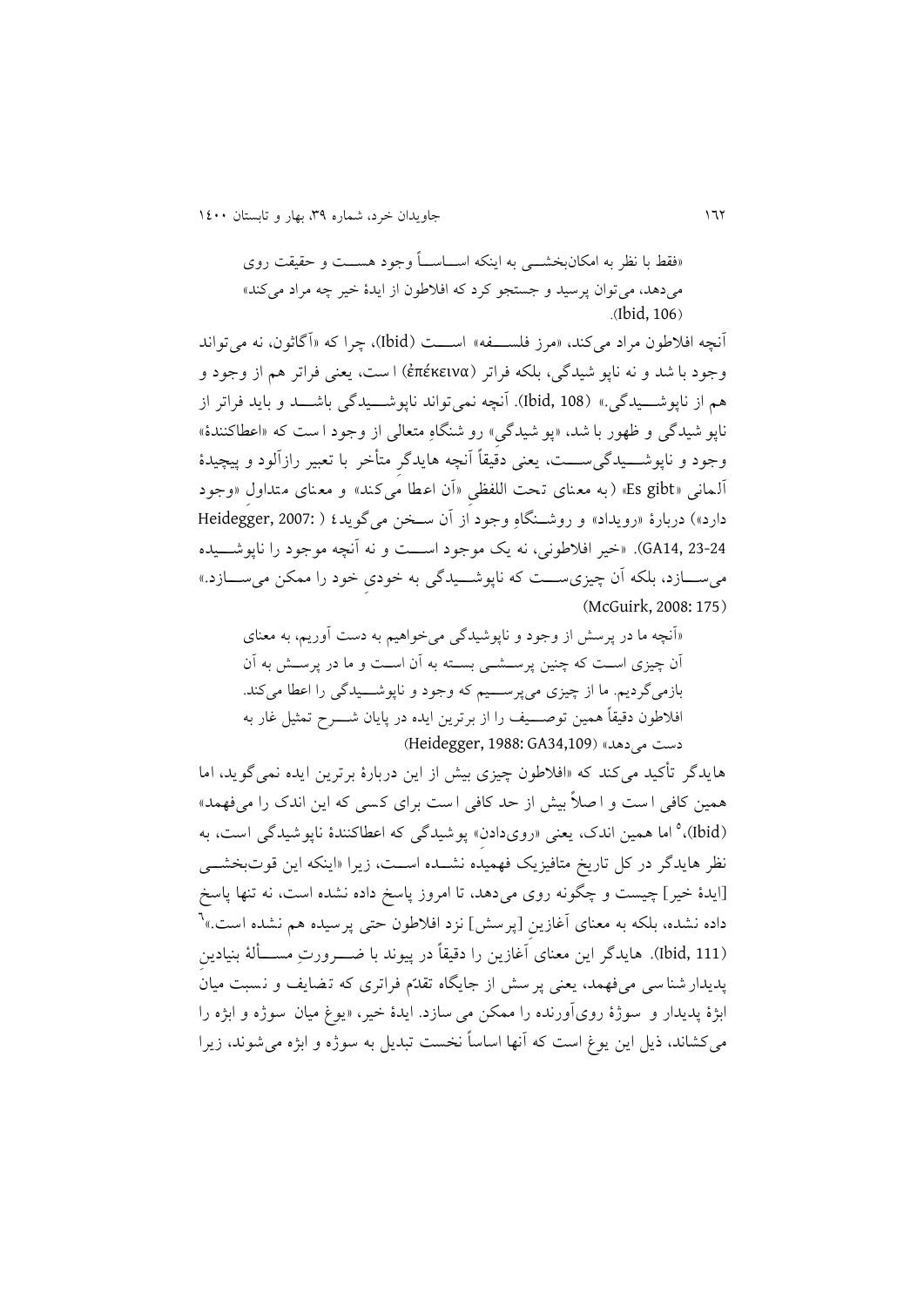سـوژه، فقط آن چیزی ســت که به ســوی ابژه معطوف اســت و با آن نســبت می گیرد»  $(Ibid)$ 

نافهمیده ما ندن پرســــش آغازينِ افلاطون از ا یدهٔ خیر به مثابهٔ مســــألهٔ بنیادین پدیدار شنا سی، دقیقاً همان چیزی ا ست که هایدگر پس از گشت در رجوع به افلاطون، بیش از همه در نوشـــتار مشــــهور *آموزهٔ افلاطون دربارهٔ حقیقت* در ســـال ۱۹٤۰، خود ُفلاطون را به أن متهم میکند<sup>۷</sup> و به شیوهای ناموجه، آموزهٔ حقیقت و ایدهٔ خیر افلاطون را چنان تف سیر می کند که گويی صرفاً معطوف به »ظهور محض« برای شناخج ان سانی (Heidegger, 2004: GA9, 225)، يعني «درســــتی ديد» در گزاره و صـــــرفاً آغاز نظرية «مطابقت» در صـدق اســت. تمام تأکید هایدگر در نقد افلاطون در اینجا متوجّه تحویل تدريجیِ بنیادِ ظهور و حقیقت به سـوژه و نهايتاً انکار حقیقت، يعنی ناپوشــيدگی وجودِ موجود، با تقلیل تام ناپوشیدگی و وجود به سوژه و نفی هرگونه تعالی حقیقت و وجود از سوژه در انديشهٔ نیچه است. این همان مسیری است که هایدگر پیشتر نیز در سوء تفسیر مسألهٔ ایدهها از آگو ستینوس تا هگل مد نظر داشت، اما اکنون به شیوهای مشابه نیچه، خود افلاطون را نیز به منزلهٔ آغازگر متافیزیک، مشــــمول این نقد یکپارچه بر کل متافیزيک میکند. تف سیر هايدگر را از اين جهج میتوان صريحاً ناموجه دان سج که او در اين متن - به نحوی که »هر خوانندة جمهوری را ناامید میکند« )82 1985: ,Dostal)، تعبیر اصلی دربارهٔ ايدهٔ خیر، يعنی عنوان «فراتر از وجود» (ἐπέκεινα τῆς οὐσίας) را ا صالً ذکر نمی کند و بر ا ساس آن، نکتت ا صلیِ پیش گفته در درسگفتارهايش مربوم به ايدهٔ خیر را يک سره ناديده میگیرد: اينکه ايدهٔ خیر به منزلهٔ «فراتر از وجود»، به خودی خود «ديده نمي شــود»، بلکه کاملاً برعکس به صــرف اينکه ايدهٔ خیر، «ايده» ناميده می شود، وجه پو شیدگی و تعالیِ آن را ناديده میگیرد و با نقل از افالطون ت کید میکند که چون ايدهٔ خير، ظهور ايدهها را ممکن مي سازد، خود «ظاهرترين» است (Ibid, 228). اين در حالی ا سج که هايدگر در درس گفتارهايش نیز توجّه کافی دا شته ا سج که ايدة خیر همچنان «ایده» و «ظاهر» نامیده می شـود، اما مقصـود از آن، ه مان کارکردِ روشــــنايی بخشــــی۳ســـت، يعنی تأکيد بر نقش آگاثون در مقام ســــرچشـــــمهٔ هـمهٔ روشـنايیبخشــیها (Heidegger, 1988: GA34,99)، کمااينکه خورشــيد، در عین اينکه نورانی ترين اسـت، نمی توان مسـتقیماً به آن نگريسـت. اين ناديدهانگاری در خصـوص تعالیِ ايدة خیر از وجود و ظهور )ἐπέκεινα)، تا حدیسةج که هايدگر 2 سةال بعد در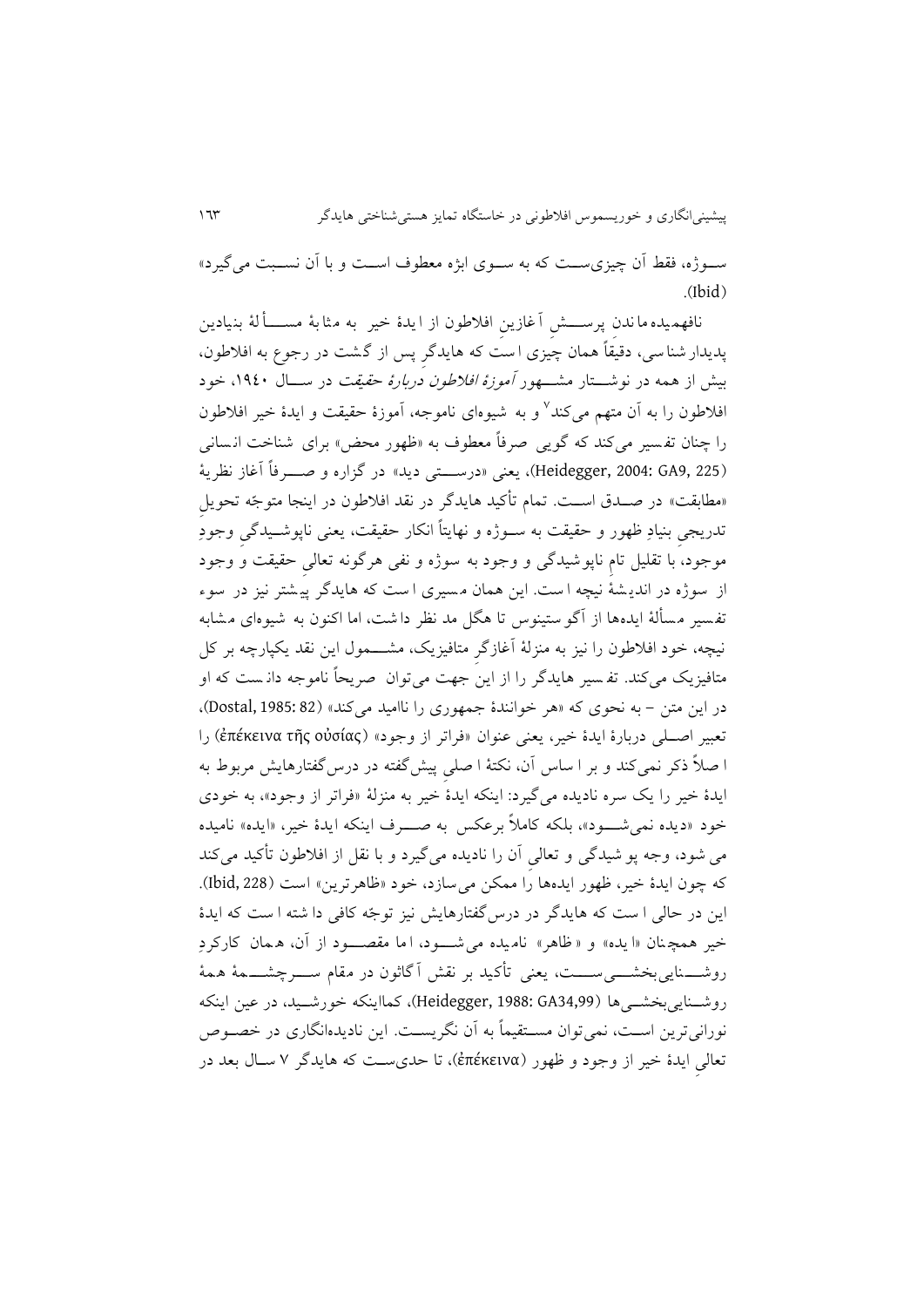حاشیهای بر این بخش از نوشتارش، هرچند باز هم بدون ارجاع مستقیم به تعبیر «فراتر از وجود»، اذعان میکند که «آگاثون اگرچه ايده است، اما ديگر حاضر نيست، از اين رو ديدنی نيست» (Gaidegger, 2004: GA9, 227). هايدگر در اين نو شتار، نحوهٔ تفسيرش را کاملاً معکوس میکند و ايده را «يوغ»ی میداند که آلثيا و ناپوشــيدگی را به زير خود ک شیده و آن را از پو شیدگی تهی ساخته و يک سره به ظهور برای شناخج فروکا سته است (Ibid, 230). هايدگر همچنين تفسـير هسـتی-خدا-شــناسـانه از ايدهٔ خیر را به افلاطون و ارسـطو نسـبت می دهد، بدين معنا که ايدهٔ خیر در «الهیاتِ» مبتنی بر مفهوم «علت» (نهايتاً عليتِ وجودبخش در سنت قرون وسطی) فهم می شود:

«اين برترين و نخسـتين علت، از سـوی افلاطون و مطابق با او، ارسـطو، امر الوهی نامیده می شود [...] الهیات دراینجا به معنای تفســـیر (علتِ؟ موجود به مثابهٔ خدا و جایدادن وجود در اين علت اســـت؛ علتی که وجود را در خود دربردارد و از خود خارج می کند، زيرا اين علت، موجودترين موجود است» .(Ibid, 236)

تفسیر ایدهٔ خیر و الوهیت به مثابهٔ «علت» و «برترین موجود»، دقیقاً همان تفسیر انتیکی اسـت که می توان أن را ســوء تفســير مســألهٔ «خود وجود»، ^ يعنی تمايز، تقدم و تعالیِ هستی شناختی خاص آن، و به تبع آن، سوء تفسیر ایدهٔ خیر به مثابه رو شنگاه وجود، و نیز نهایتاً – با استناد به بیان هایدگر در نوشتار قوام هستی خداشناختی متافیزیک – سوء تفسـير الوهيت از «خدای الوهی» به «خدا به مثابهٔ علت خود» دانسـت ( ,Heidegger .)2006: GA11, 77

#### **.0 نتیجه**

علیرغم موضع گیری هایدگر علیه افلاطون، تمام تکاپوی فکری و نقد او به کل متافیزیک را میتوان در پیوندی عمیق و وثیق با نقطهٔ کانونی و «مرز فلسـفه» در اندیشـهٔ افلاطون دانست، زيرا هايدگر در تلاش برای فراروی از نیستانگاری، به معنای نفی حقیقت و وجود با بنیانگذاری آن در سوژه، می کوشد بر حسب «وظیفهٔ تفکّر»، «موضوع تفکّر» را ج ستجوی وجهی مقدّم و د سترسiپذیر از حقیقت و وجود بداند که گرچه در ن سبت متقابل با انســان و موجودات به مثابه امکان فهم وجود و پديداری پديدار اســت، اما به منزلهٔ امر پیشـــینی پدیدارشـــناختی، بنیاد آن از «فهم وجود» تعالی می یابد و خود را در پوشیدگی، از ظهور پس میکشد، به نحوی که انسان در مواجهت متناهیاش با موجودات،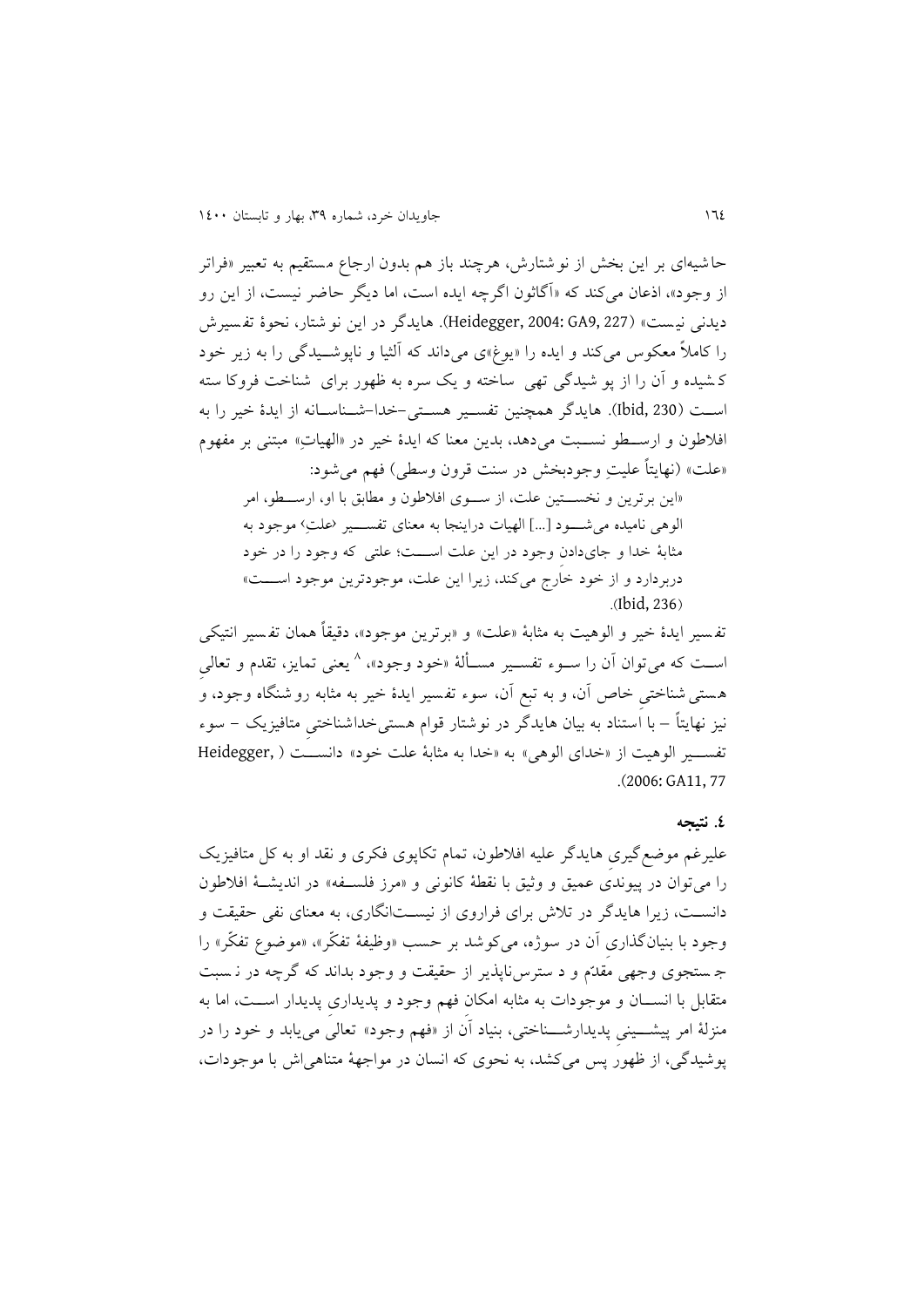اين امر پیشینی و متعالی ضروری را به مثابه «خا ستگاه تمايز هستی شناختی» صرفاً با «رويداد» و «رویدادگی» آغازينِ «اينکه» موجودات آشـکار میشـوند و «اينکه» حقيقت روی میدهد، درمی یابد. بدین ترتیب، معنای خاص پیشـــینیانگاری و خوریســــموس هايدگر، به معنای تقدّم و تعالی، يعنی ضرورتِ جدايیِ »خود وجود« از »وجودِ موجود« با نظر به تفسیر پديدارشناختیِ تعالیِ ايدة خیر افالطون روشن میشود.

# **پینوشتها**

۱. در شــکل گیری دیدگاه اصـــلی این نوشــتار، از میان پژوهشها، شــاید بیش از همه، مقالهای از والتر هیرش با عنوان «افلاطون و مسألهٔ حقیقت» نقش داشته است. نکتهٔ اصلی این مقاله، تناظر میان دو معنای «حضـور» در هايدگر با دو سـطح از ايدهٔ افلاطونی اســت، بدين معنا که اگر وجود موجود، به معنای »حضورِ « )παρουσία )ايده در موجود و »بهرهمندیِ« )μέθεξις )موجود از ايده اسج، پرسش افالطون فراتر از ارسطو، و همانند هايدگر ناظر به اين اسج که خودِ اين »حضور داشتن « چیسج و چگونه روی میدهد؟ حضورِ ايده در موجود، به معناي «حضورِ ايستا» (Anwesenheit)، همان وجود موجود است و خودِ «حضور داشتن» به معنای فعلی «حضور پویا» (An-wesen)، حضور ایدهٔ خیر در ایدههاست که خودش فراتر از ح ضور اي ستا، يعنی فراتر از وجود و ظهور ا سج. مطابق نظر هیرش، اگر ح ضورِ ايده، همان وجودِ موجود يا روشنايي ظهور و نور (Licht) باشد، حضور داشتنِ ايدهٔ خیر در مقام سرچشمهٔ نور، روشنگاه (Lichtung) و مقدم بر نور است (223-Hirsch, 1970: 219-223).

همچنین از جهج وضوح و انسجام بحث دربارة تناظر میان ايدة خیر افالطون و جود هايدگر، فصل چهارم کتاب *افلاطونگرايی هايدگر* نو شتهٔ مارک رالکوو سکی نيز راهگ شا ست. نويـ سنده در آغاز اين بحث، مراتب وجود و حقیقت در تمثیل غار افلاطون را با مراتب هستی شـــناســـی هایدگر، یعنی موجودات، دازاين، وجود موجود و خود وجود متناظر ســاخته اســـت (Ralkowski, 2009: 63 و در شـوحی که بر درس گفتار ۱۹۳۱ هايدگر دربارهٔ افلاطون آورده اسـت بیان میکند که «به نظر می رســد هايدگر تمايز انديشــــهٔ متأخرش میان خود وجود و وجود موجود را در اين از آن خود ســــاختن تمثيل خور شید افلاطون ک شف کرده با شد» (15 ,Ibid) و اینکه ایدهٔ خیر افلاطون، «اقت ضائات» کارکرد «خود وجود» هايدگر را «برآورده می سازد» (Ibid, 81) و «چيزي ست که هايدگر بعدها آن را راز خواهد ناميد» .(Ibid, 83)

.1 اين ادعا در مقاله ای با عنوان »خوانش هايدگر از افالطون: دربارة حقیقج و ايده ها« در سةةةال 1111 نو شتهٔ جرجیس پتروپلس در بخشی تحت عنوان «از آن خود ساختن پدیدار شناختی هایدگر» نیز آمده است و نويسندهٔ مقاله به تفصیل و با دقت بیان می کند که تفسیر هایدگر در این درسگفتار از ایدهٔ خیر، رابطت تنگاتنگی با »آپايرون آناک سیماندروس و شرح خود هايدگر از رو شنگاه « دارد ) ,Petropoulos .)2020: 16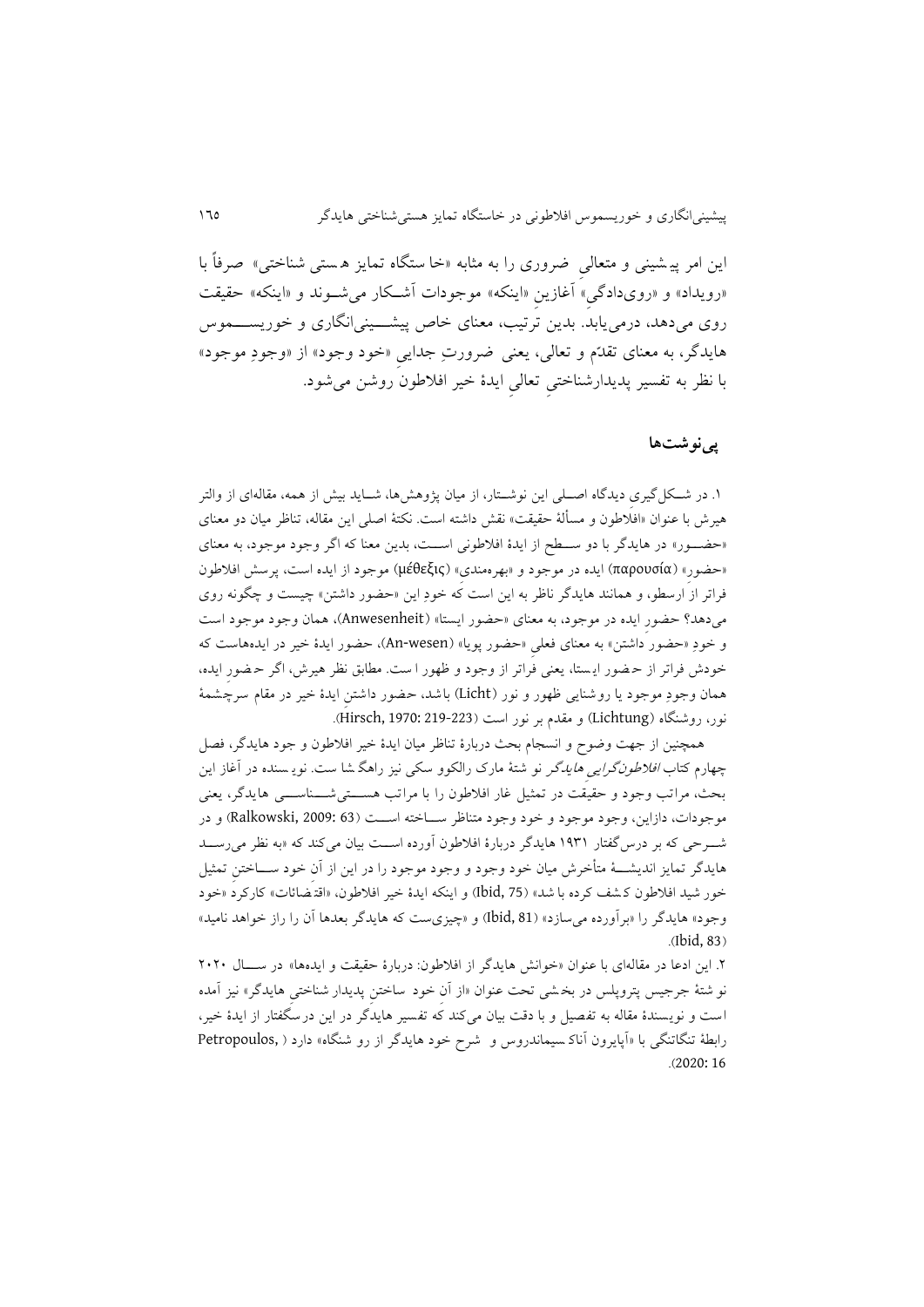.9 مايکل اينوود در مقالهای با عنوان »حقیقج و ناحقیقج نزد افالطون و هايدگر«، تفسةةیر هايدگر در اين درس گفتار از تمثيل غار را كاملاً در تقابل با نظر افلاطون میداند و به نظر می ر سد ديدگاه افلاطون را در تفســــيری کاملاً ابژکتیو از ايده ها و ديدگاه هايدگر را در تفســــيری ســــوبژکتيو، منتها به نحوی تاريخمند، منحصـــر میکند. به نظر او در تفســـير هايدگر، «واقعاً هیچ چیزی بیرون غار نیســـت، جز آن چیزی که خود ما در آن می $\mathfrak{s}_{\star}$ » و اینکه از نظر هایدگر، «آنچه بیرون غار است، بستگی به این دارد که خود ما چه هستیم» (Inwood, 2005: 91).

8. هیرش این تعبیر هایدگر را در خصـوص وجود ايدهها به کار میبرد، يعنی به جای Es gibt Sein. میتوان Es gibt Ideen را گذاشت و در پا سخ به اينکه Es رويداد حضوريافتن و اعطای وجود است، میتوان گفج Ideen gibt Gute Das، يعنی خیر، ايدهها را اعطا میکند )218 1970: ,Hirsch).

0. هايدگر در بيان جالب توجهی تأکيد میکند که اگر بپنداريم با جسـتجو در سـاير محاورات افلاطون چیز بیشــــتری دربارهٔ ايدهٔ خیر می يابیم، راه به جايی نخواهیم برد و مهم;تر اينکه «اگر حتی بپنداريم افلاطون بعدها - چون در هیچ جا ديگر از ايدهٔ خير ســـخن نمیگويد، پس ايدهٔ خير را کنار گذاشـــته ا ست، به اين معنی خواهد بود که افلاطون بايد ا سا ساً فلـ سفه را کنار گذا شته با شد!» ( ,Heidegger 110 34,GA 1988: )به روشنی مالحظه میشود که ضرورت ايدة خیر در نظر هايدگر با ضرورت فلسفه يکی ست.

٦. اين جملهٔ هايدگر در مقالهٔ مارك راتال با عنوان «هايدگر دربارهٔ افلاطون، حقيقت و ناپوشـــيدگي: درسگفتار ســال ۱۹۳۱-۳۲ دربارهٔ ذات حقیقت» نیز نقل شــده اســت و نویســنده پس از نقل آن بیان میکند که «هايدگر برای خويش پروژهٔ طرح اين نقصــــان را در چارچوب کار متأخر خويش دربارهٔ ناپوشیدگی برعهده میگیرد« )454 2004: ,Wrathall).

.2 به تعویر رابرت داسةتال، آنچه تعیینکننده برای اين نوشةتار هايدگر اسةج، »ناديده گرفتنِ تمايز میان خیر و ايدهها»ست (Bostal, 1985: 83). هايدگر نخست می کوشد ايدهٔ خیر افلاطون را فراتر از دوگانهٔ «متعالى» و «استعلايى» يا ابژکتيو و سوبژکتيو، يعنی جایدادنش در «جايی برتر از آسـمانها» يا در «سوبژکتیویتهٔ استعلایی» به شـیوهٔ نوکانتیها بفهمد (Ibid, 78)، یعنی آن را «شـرایط هسـتیشـناختی حقیقت» بفهمد، اما «نزدیکی موضع خود به افلاطون» را نهایتاً به رسمیت نمی شناسد (Ibid, 74) به جز يک استثناء که داستال در پايان مقالهٔ خود صرفاً اشارهای کوتاه به آن میکند. هايدگر در «سمينار» بحث دربارهٔ سخنرانی «زمان و وجود»، نقد کلی|ش به متافیزیک ذیل هستی–خدا–شنا سی و سوبژکتیویته را اينگونه صورت بندی میکند که امکانبخشی به وجود و ظهور، يعنی »ويژگی بنیادينِ مجال حضور دادن در متافيزيک، پديد آوردن اسـت» (GHeidegger, 2007: GA14, 55)، حال اين پديدآوری، در دورههای مختلف تاريخ فلسفه ذيل صناعت، خلقت و وضع کردن آگاهی تبيين شده است، در حالی که افلاطون – علیرغ، بحث دمیورگوس در تیمايوس – اصل رابطت »حضور « میان ايده و موجود، يعنی رابطت وجود و موجود، يا «حضورداشتن و امر حاضر» را ذيل صناعت تبيين نمي کند و بدين ترتيب، ذيل تفسير مبتني بر ساختن، صناعت و پديدآوری جای نمی گیرد، بلکه اين حضور، در انديشهٔ افلاطون تبيين نا شده رها شده ا سج: »هیچ جا صريحاً گفته ن شده ا سج که اين ح ضور )παρουσία )در ن سوج با موجودات (ὄντα) چه چیزی به انجام می رساند» (Ibid). در گزارش سمینار، به شیوهٔ مذبذبی هم تأکید می شود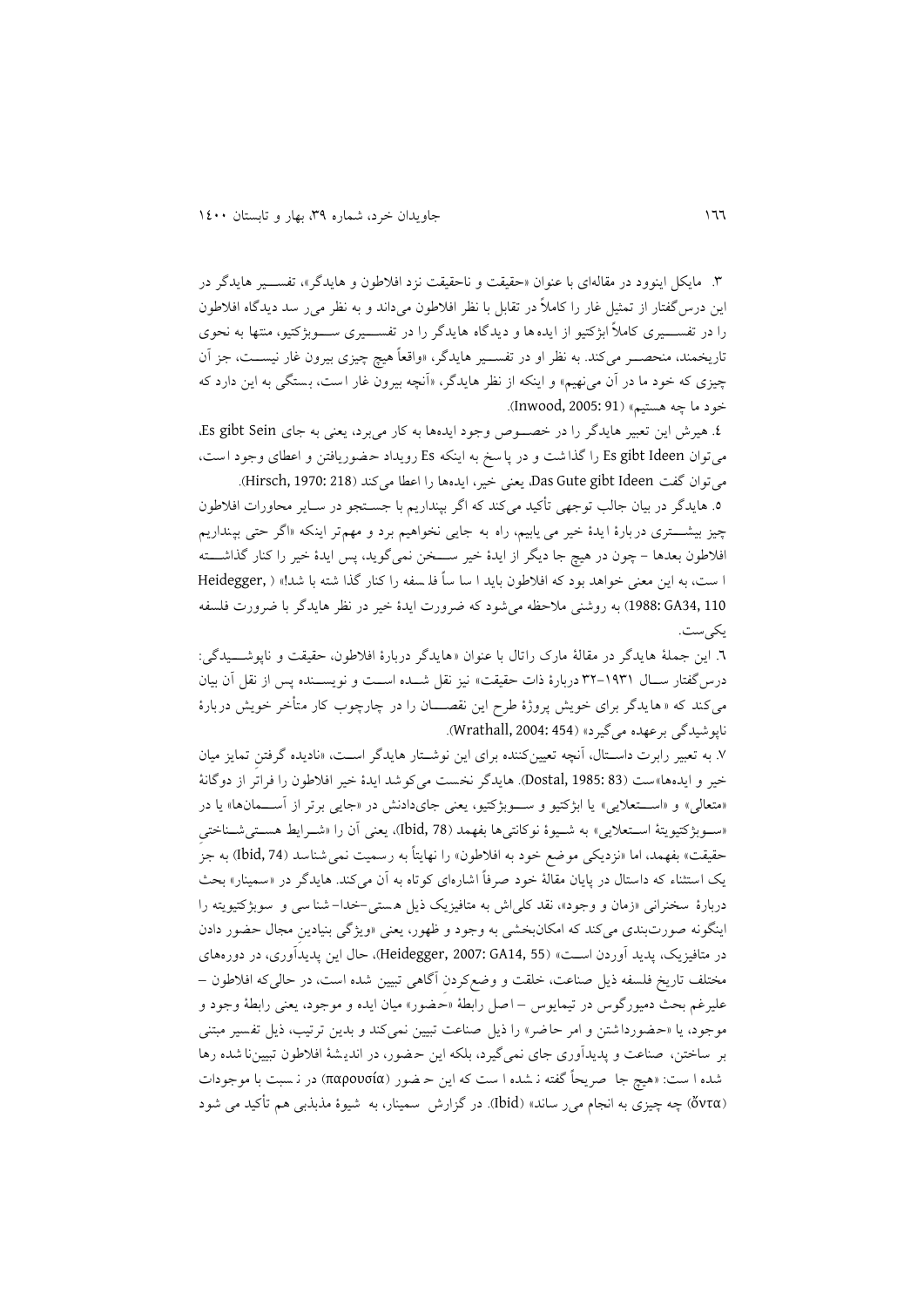که جای خالی تویین حضور، صرفاً با »استعارة نور « افالطون پر نمیشود، و از سوی ديگر اذعان می شود که »بیترديد نزديکی خاصی به هايدگر « وجود دارد، و نهايتاً »جای پرسش باقی سج که اشارة استعا ری به نور چه میخواهد بگويد، اما همچنان نمیتواند آن را بیان کند« )56 ,Ibid).

.<br>٨. کاترين زوکرت در کتاب خويش، *افلاطونهای پست مدرن*، نکتهٔ دقيق و مهمی دربارهٔ تمايز «شرط» با «علت» در انديشــهٔ هايدگر بيان ميکند، بدين معنا که هايدگر از اين جهت اصــرار دارد که ايدهٔ خير، «علت» فهمیده نشود که رابطهٔ امکان بخشی، با رابطهٔ تحقق بخشی تمایز دارد، چرا که بنیاد وساطت میان «سه عامل»، يعنی، ديدن، ديدنی و نور، بر اساس «وابستگی متقابل» (interdependence) و نه «توليد» )production )تویینپذير میشود )55 1996: ,Zuckert). آنچه هايدگر در تالش برای فراروی از نیچه و با رجوع به افلاطون در جهت امکان سخن گفتن از حقیقت می جوید، این است که «موجودات انسانی به خودی خود، سرچ شمهٔ نور نی<sub>ـ</sub>سُتند»، بلکه گـ شودگی انـسان به موجودات، برخا سته از «رابطهٔ متقابل» (interrelation) يا «وابستگی متقابل» با سرچشمهٔ نور است (64 ,Ibid).

## References

- Aristotle (1995), *The complete works of Aristotle*, the revised oxford translation, ed. by Jonathan Barnes, Princeton, New Jersey: Princeton University Press
- Dostal, Robert J. (1985), "Beyond Being: Heidegger's Plato", *Journal of the History of Philosophy*, 23, 1, 71-98
- Figal, Günter (2009), *Verstehensfragen. Studien zur phänomenologischhermeneutischen Philosophie*, Tübingen, Mohr Siebeck.
- Gadamer, Hans Georg (1978), "Was ist Metaphysik?" (1978), in: Neuere Philosophie 1, *Hegel-Husserl-Heidegger*, GW 3, 209-212, Tübingen, Mohr Siebeck.
- Heidegger, Martin (2001), *Sein und Zeit* (1927), 18. Auflage, Tübingen: Max Niemeyer Verlag.
- $\overline{\phantom{a}}$ \_\_\_\_\_\_\_\_\_\_\_\_\_ (2007), "Zeit und Sein", (1962), in: *Zur Sache des Denkens*, GA 14, hrsg. von F.W. von Herrmann, Frankfurt am Main, Vittorio Klostermann.
- $\overline{a}$ - (2007), "Das Ende der Philosophie und die Aufgabe des Denkens" (1964), in: *Zur Sache des Denkens*, GA 14, hrsg. von F.W. von Herrmann, Frankfurt am Main: Vittorio Klostermann.
- $\overline{a}$ \_\_\_\_\_\_\_\_\_\_\_\_\_ (2004), "Vom Wesen und Begriff der φύσις. Aristoteles, Physik B, l" (1939), in: *Wegmarken*, GA 9, hrsg. von F.W. von Herrmann, Frankfurt am Main: Vittorio Klostermann.
- $\overline{\phantom{a}}$ \_\_\_\_\_\_\_\_\_\_\_\_\_ ـ) 2004(," Platons Lehre von der Wahrheit" (1940), in: *Wegmarken*, GA 9, hrsg. von F.W. von Herrmann, Frankfurt am Main: Vittorio Klostermann.
- $\overline{a}$ \_\_\_\_\_\_\_\_\_\_\_\_\_ (1978), *Metaphysische Anfangsgründe der Logik im Ausgang von Leibnitz* (SS 1928), GA 26, hrsg. von Klaus Held, Frankfurt am Main: Vittorio Klostermann.